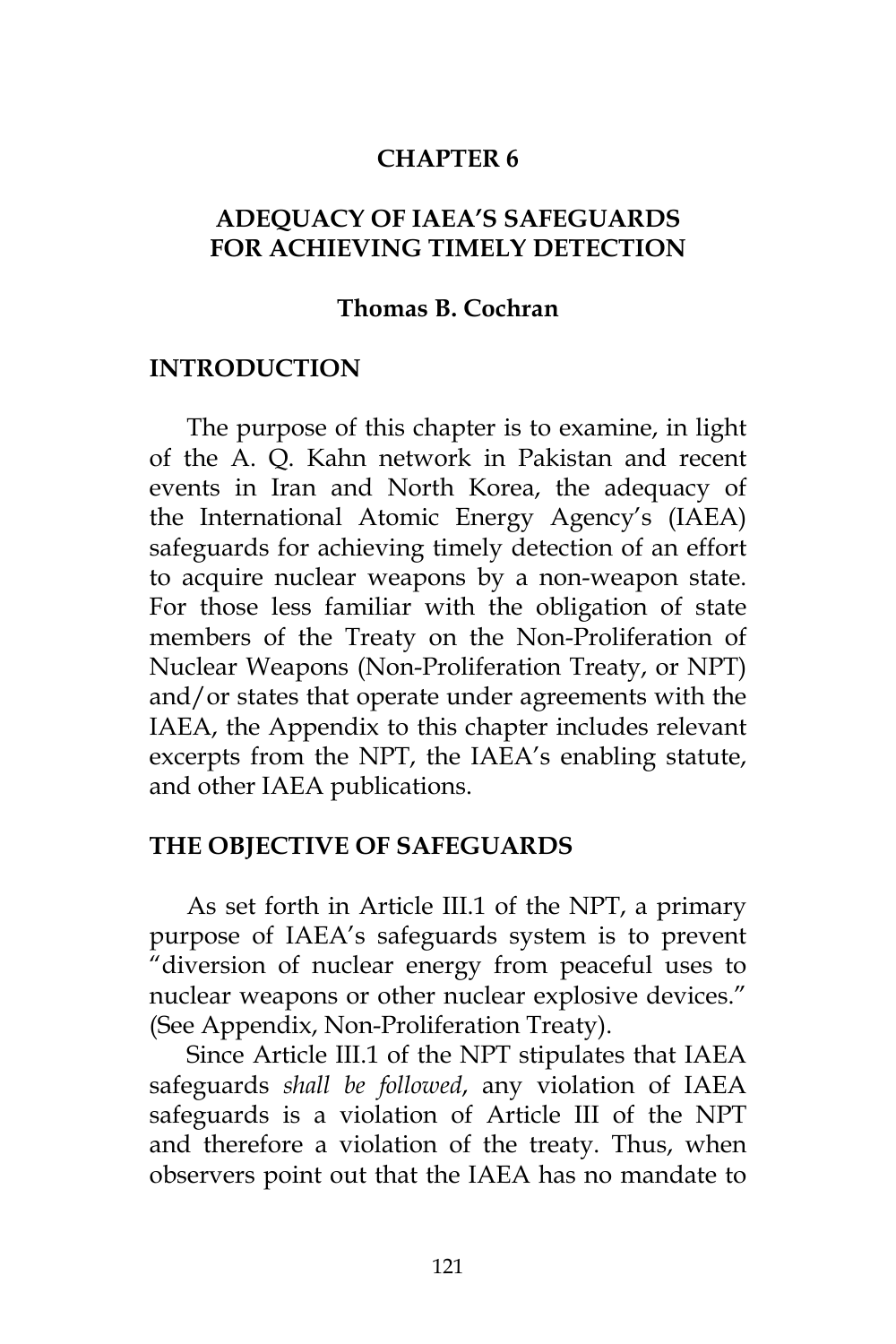verify compliance with the NPT but only compliance with IAEA safeguards agreements, this is at best misleading since failure to comply with an applicable IAEA safeguards agreement is a violation of the NPT.

As set forth in the IAEA's enabling statute, IAEA safeguards are "designed to ensure that special fissionable and other materials, services, equipment, facilities, and information made available by the Agency or at its request or under its supervision or control are not used in such a way as to further any military purpose . . ." (see Appendix, IAEA's Enabling Statute).

The IAEA's enabling statute gives the IAEA certain rights. Among them is the right to establish an inspection system that is designed to ensure that the purpose of the safeguards is met. IAEA document INFCIRC/153, which details the safeguards obligations of states that are party to the NPT, provides a technical definition of the object of IAEA safeguards, namely, "the objective of safeguards is the timely detection of diversion of significant quantities of *nuclear material* from peaceful activities to the manufacture of nuclear weapons or of other explosive devices or for purposes unknown, and deterrence of such diversion by the risk of early  $d$ etection $''<sup>1</sup>$ 

# **KEY SAFEGUARDS TERMS**

The key terms of the objective of safeguards were not defined in INFCIRC/153; this task was given to the Standing Advisory Group on Safeguards Implementation (SAGSI) of the IAEA, an advisory group of technical safeguards experts.2

SAGSI considered the problem of quantifying the safeguards objective for several years. It identified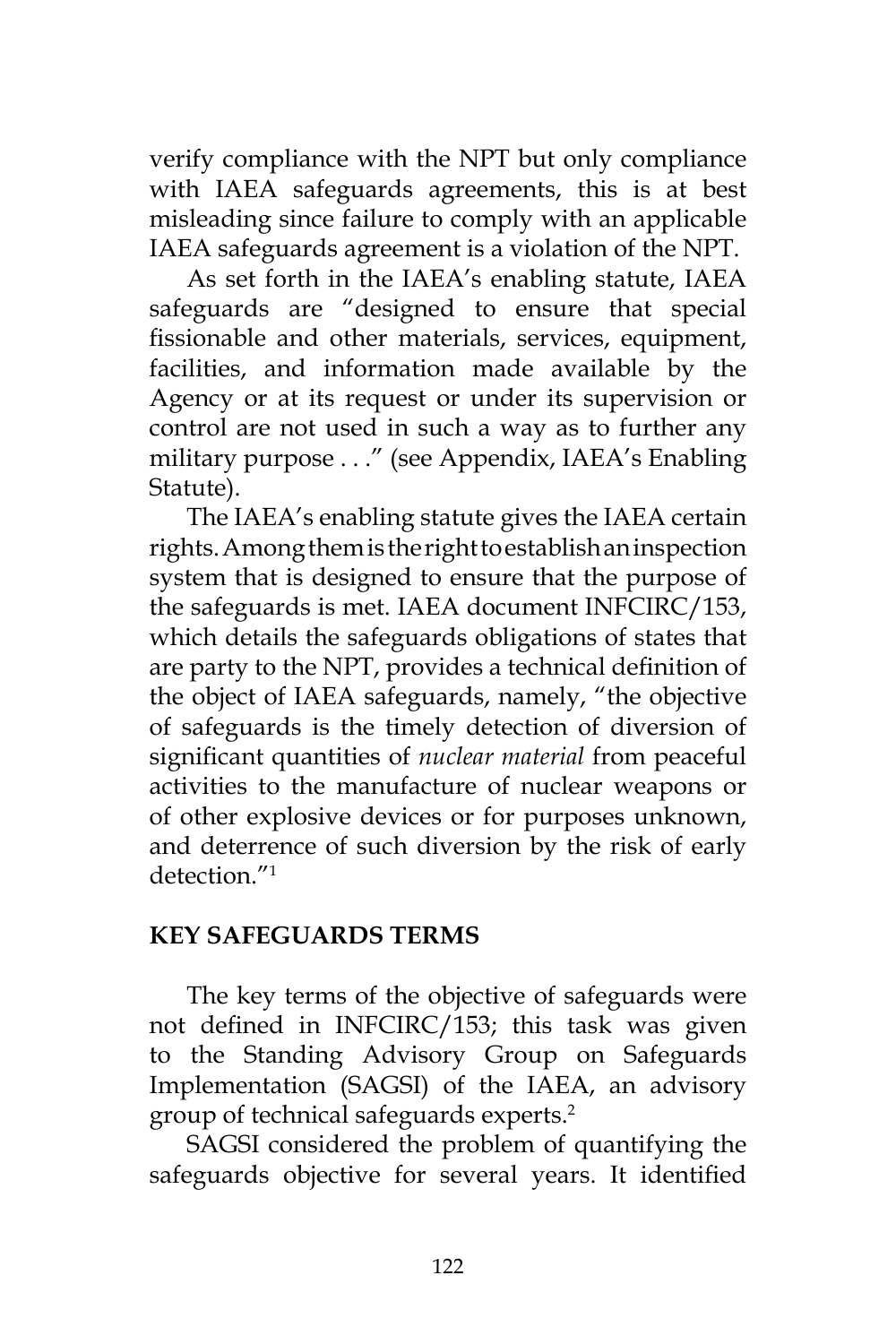four terms appearing either explicitly or implicitly in the statement of the objective just quoted as in need of quantitative expression. These were: significant quantities, timely detection, risk of detection, and the probability of raising a false alarm. It defined the associated numerical parameters (significant quantity, detection time, detection probability, and false alarm probability) as detection goals.3

In 1977, SAGSI submitted numerical estimates for these goals to the Director of Safeguards of the IAEA. The values recommended by SAGSI for the detection goals were carefully described as provisional guidelines for inspection planning and for the evaluation of safeguards implementation, not as requirements, and were so accepted by the Agency.<sup>4</sup> They have since been incorporated in the *IAEA Safeguards Glossary*, excerpts of which are reproduced below and in the Appendix.

# **Significant Quantity**.

Significant quantity (SQ) is the approximate amount of nuclear material for which the possibility of manufacturing a nuclear explosive device cannot be excluded. Significant quantities take into account unavoidable losses due to conversion and manufacturing processes and should not be confused with critical masses.<sup>5</sup> Significant quantity values currently in use by the IAEA are given in Table 1.

In a previous Natural Resources Defense Council (NRDC) report, we argued that the IAEA's SQ values for direct use materials are not technically valid or defensible, and it was proposed that the SQ values for direct use plutonium and HEU be reduced by a factor of about eight.6 Table 2 gives the approximate plutonium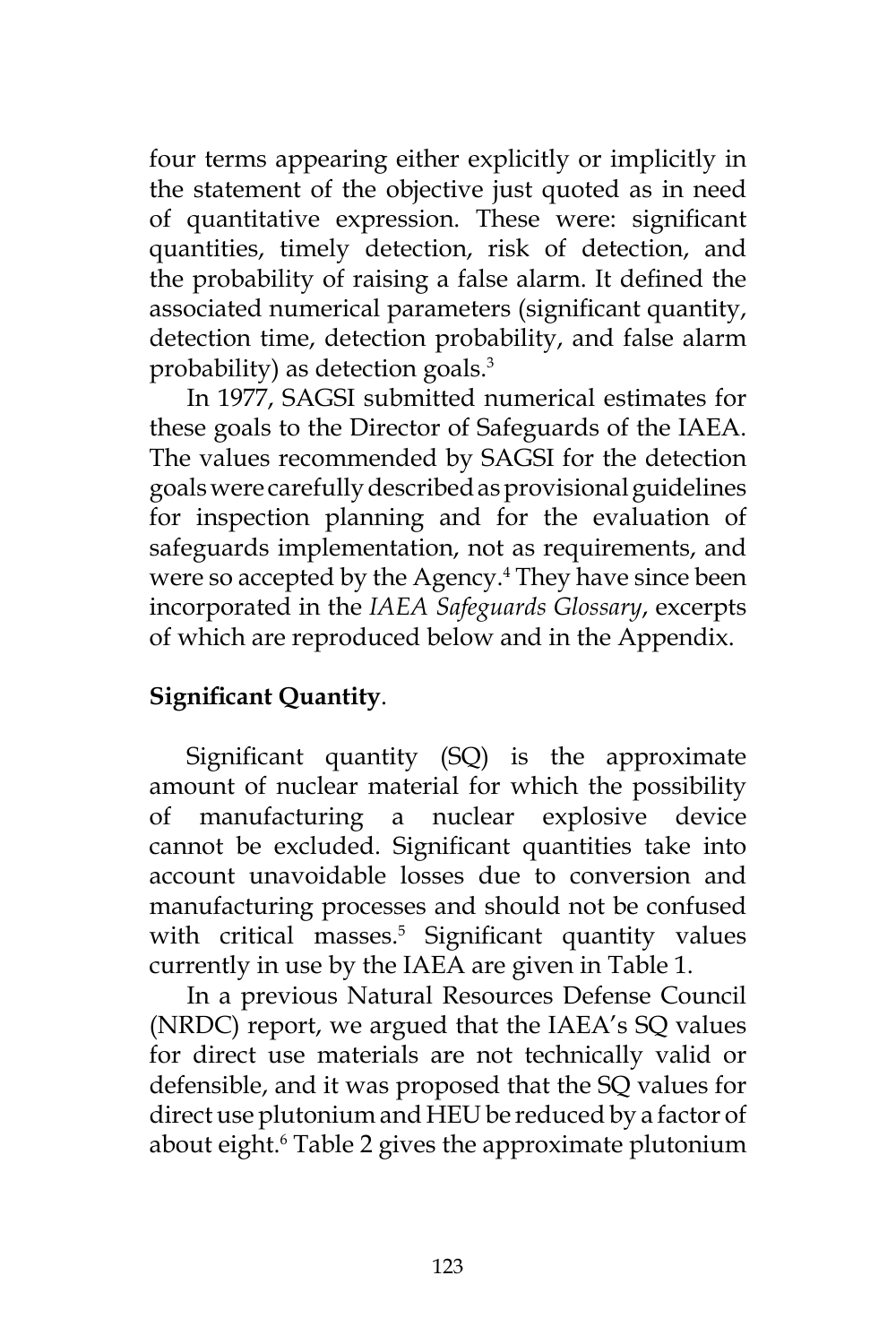| Material                                                                                                                | SQ                                                             |  |
|-------------------------------------------------------------------------------------------------------------------------|----------------------------------------------------------------|--|
| Direct Use Nuclear Material                                                                                             |                                                                |  |
| Puª                                                                                                                     | 8kg Pu                                                         |  |
| 233                                                                                                                     | 8kg <sup>223</sup> U                                           |  |
| Highly enriched uranium [HEU]<br>( <sup>235</sup> U>20%)                                                                | 25kg <sup>235</sup> U                                          |  |
|                                                                                                                         |                                                                |  |
| Indirect Use Nuclear Material                                                                                           |                                                                |  |
| U $(^{235}$ U < 20%) <sup>b</sup>                                                                                       | 75kg <sup>235</sup> U (or 20t natural U or 20 t<br>depleted U) |  |
| Th                                                                                                                      | 20 t Th                                                        |  |
| a. For Pu containing less than 80 percent <sup>238</sup> Pu.<br>b. Including low enriched natural and depleted uranium. |                                                                |  |

| Table 1. Significant Quantities. <sup>7</sup> |  |  |  |
|-----------------------------------------------|--|--|--|
|-----------------------------------------------|--|--|--|

| <b>WEAPON-GRADE</b>                         |     | <b>HIGHLY-ENRICHED</b>      |      |     |        |      |
|---------------------------------------------|-----|-----------------------------|------|-----|--------|------|
| PLUTONIUM (kg)                              |     | URANIUM (kg)                |      |     |        |      |
| Yield<br><b>Technical Capability</b>        |     | <b>Technical Capability</b> |      |     |        |      |
| (kt)                                        | Low | Medium                      | High | Low | Medium | High |
|                                             | 3   | 1.5                         |      | 8   |        | 2.5  |
| 5                                           | 4   | 2.5                         | 1.5  | 11  | 6      | 3.5  |
| 10                                          | 5   | 3                           | 2    | 13  |        |      |
| 20                                          | 6   | 3.5                         | 3    | 16  | 9      | 5    |
|                                             |     |                             |      |     |        |      |
| Values rounded to the nearest 0.5 kilogram. |     |                             |      |     |        |      |

# **Table 2. NRDC Estimate of the Approximate Fissile Material Requirements for Pure Fission Nuclear Weapons**. 8

and HEU requirements for pure fission weapons as estimated by NRDC. Regarding indirect use material, we note that 375 kilograms (kg) of 20 percent-enriched uranium, which contains one SQ (75 $kg$  of  $^{235}$ U), when enriched, using a tails assay of 0.2 to 0.3 percent, yields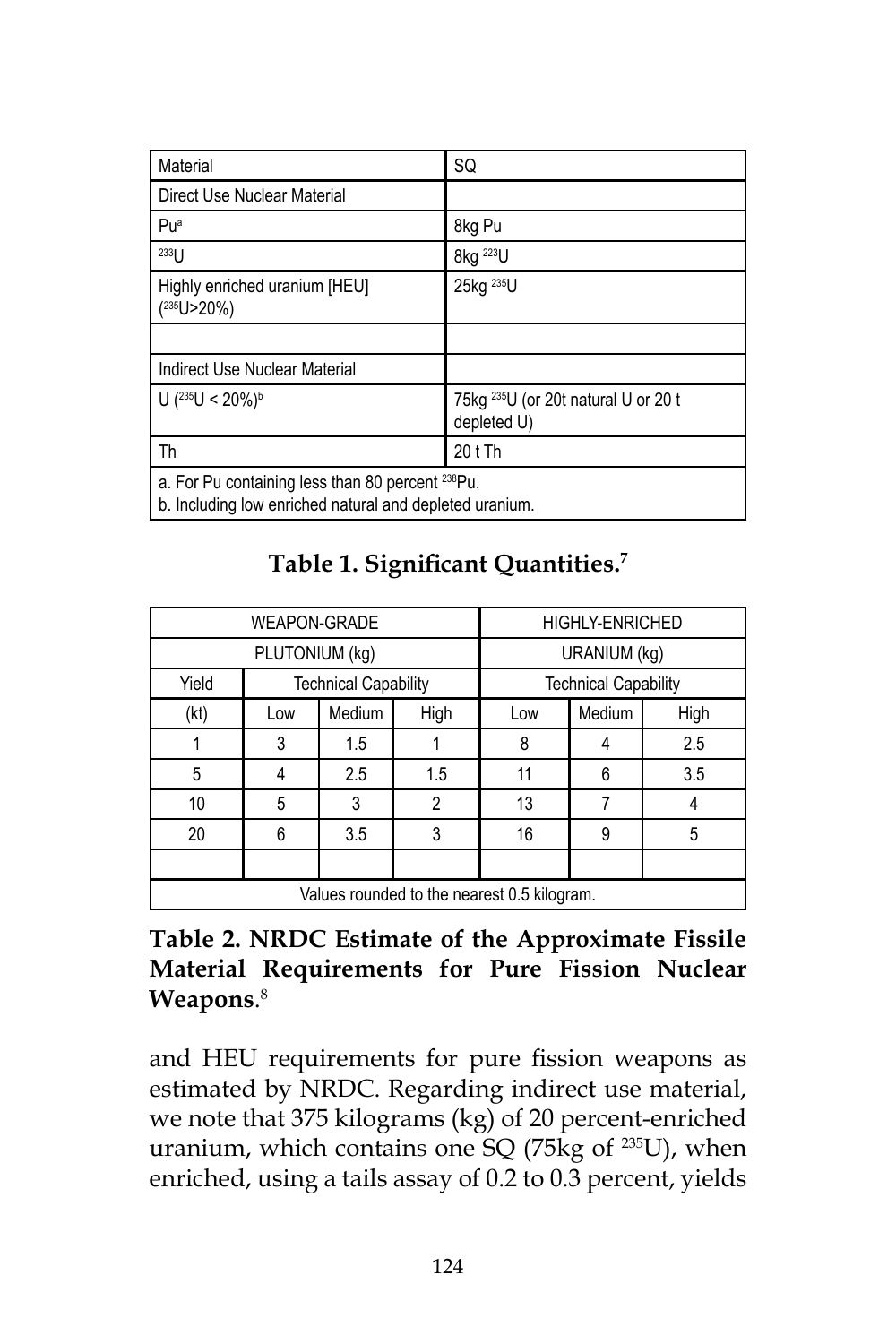79-80kg of 93.5 percent-enriched product, which is three times larger than the SQ for direct use HEU. While it is not the purpose of this chapter to reexamine the validity of the SQ values, we simply note the obvious: if the SQ values are substantially lowered, it could significantly impact estimated conversion times.

### **Detection Time**.

 Detection time is the maximum time that may elapse between diversion of a given amount of nuclear material and detection of that diversion by IAEA safeguards activities. Where there is no additional protocol in force or where the IAEA has not drawn a conclusion of the absence of undeclared nuclear material and activities in a state (see *IAEA Safeguards Glossary*, No. 12.25), it is assumed that: (a) all facilities needed to clandestinely convert the diverted material into components of a nuclear explosive device exist in a state; (b) processes have been tested (e.g., by manufacturing dummy components using appropriate surrogate materials); and (c) nonnuclear components of the device have been manufactured, assembled, and tested. Under these circumstances, **detection time should correspond approximately to estimated conversion times** (see *IAEA Safeguards Glossary*, No. 3.13). Longer detection times may be acceptable in a state where the IAEA has drawn and maintained a conclusion of the absence of undeclared nuclear material and activities. Detection time is one factor used to establish the timeliness component of the IAEA inspection goal (see *IAEA*  Safeguards Glossary, No. 3.24).<sup>9</sup> [Emphasis added]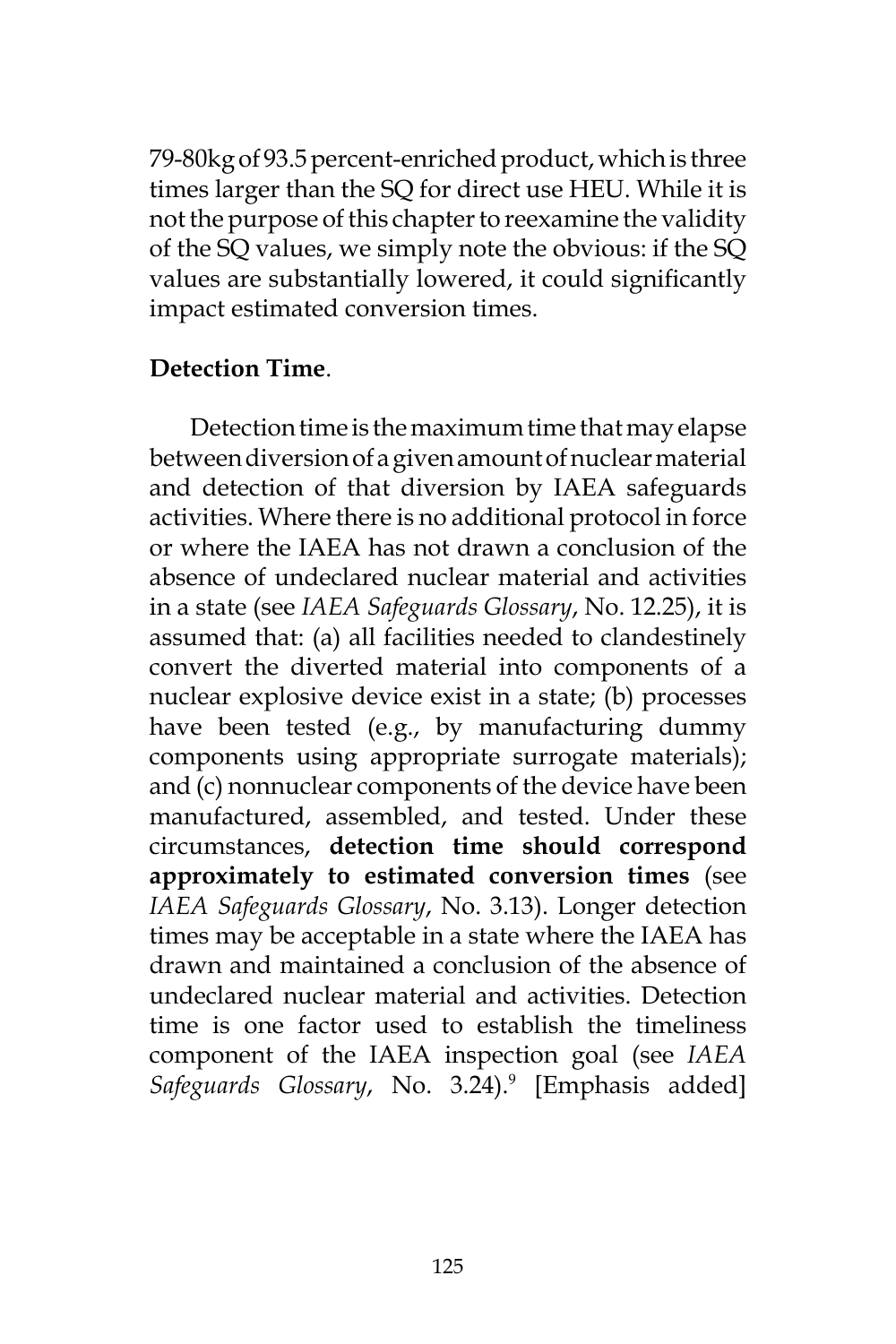### **Conversion Time**.

Conversion time is the time required to convert different forms of nuclear material to the metallic components of a nuclear explosive device. Conversion time does not include the time required to transport diverted material to the conversion facility or to assemble the device, or any subsequent period. The diversion activity is assumed to be part of a planned sequence of actions chosen to give a high probability of success in manufacturing one or more nuclear explosive devices with minimal risk of discovery until at least one such device is manufactured.10 The conversion time estimates applicable at present under these assumptions are provided in Table 3.

| <b>Beginning Material Form</b>                                                                                                                                                                                                                                                                               | <b>Conversion Time</b> |  |
|--------------------------------------------------------------------------------------------------------------------------------------------------------------------------------------------------------------------------------------------------------------------------------------------------------------|------------------------|--|
| Pu, HEW, or <sup>233</sup> U metal                                                                                                                                                                                                                                                                           | Order of days (7-10)   |  |
| PuO <sub>2</sub> , PU(NO <sub>3</sub> ) <sub>4</sub> or other pure Pu compounds; HEU<br>or <sup>233</sup> U oxide or other pure U compounds; MOX or<br>other nonirradiated pure mixtures containing Pu, U<br>$(233U+235U>20\%)$ ; Pu, HEU, and/or $233U$ in scrap or<br>other miscellaneous impure compounds |                        |  |
| PU, HEU, or <sup>233</sup> U in irradiated fuel                                                                                                                                                                                                                                                              | Order of months (1-3)  |  |
| U containing <20% $^{235}$ U and $^{233}$ U; Th                                                                                                                                                                                                                                                              | Order of months (3-12) |  |
| a This range is not determined by any single factor, but the pure Pu and U<br>compounds will tend to be at the lower end of the range and the mixtures and scrap<br>at the higher end.                                                                                                                       |                        |  |

# **Table 3. Estimated Material Conversion Times for Finished Pu or U Metal Components**. 11

# **IAEA Timeliness Detection Goal**.

The IAEA timeliness detection goal is the target detection times applicable to specific nuclear material categories (see *IAEA Safeguards Glossary*, No. 4.24).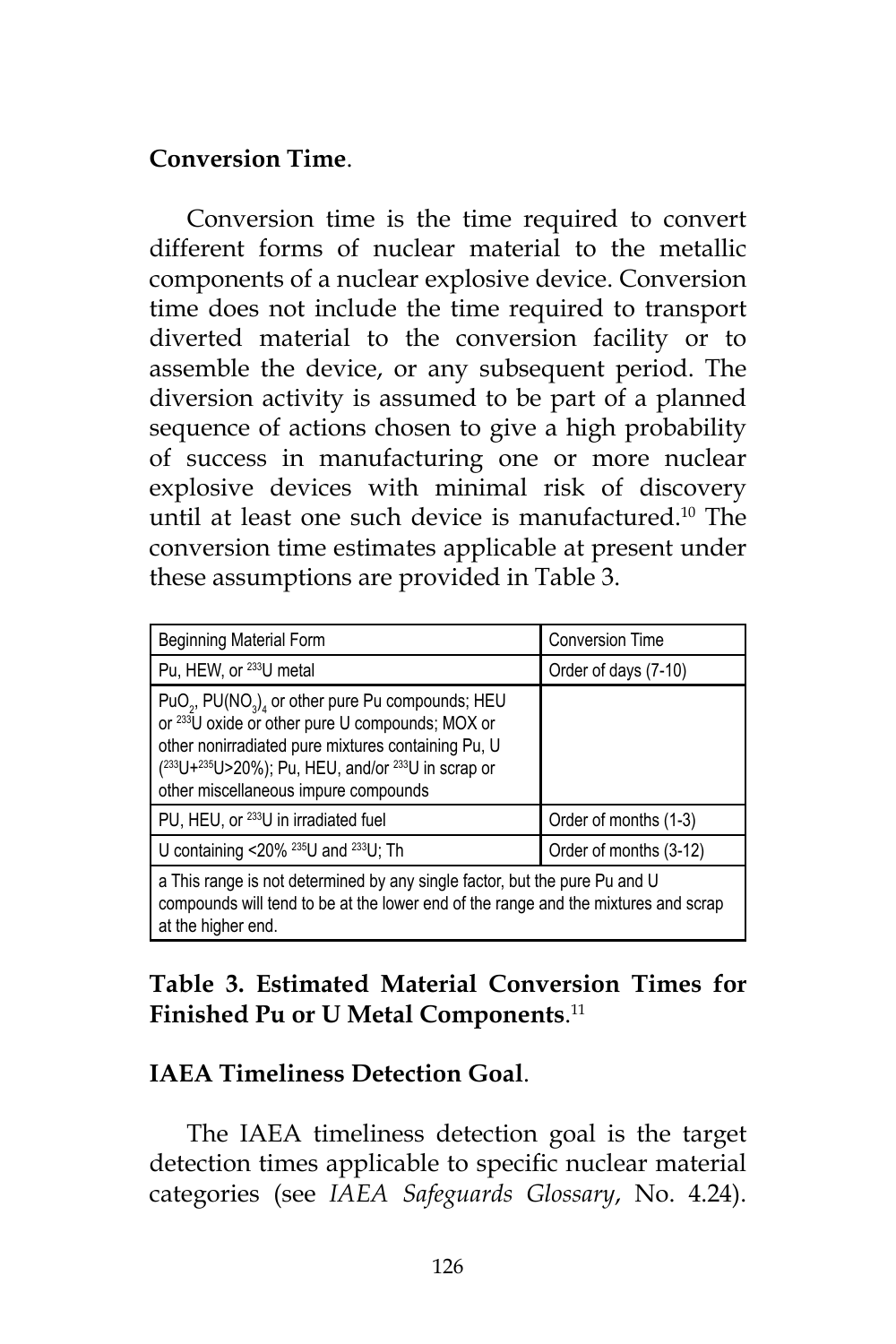These goals are **used for establishing the frequency of inspections** (see No. 11.16) and safeguards activities at a facility or a location outside facilities during a calendar year to verify that no abrupt diversion (see *IAEA Safeguards Glossary*, No. 3.10) has occurred. Where there is no additional protocol in force or where the IAEA has not drawn and maintained a conclusion of the absence of undeclared nuclear material and activities in a state (see *IAEA Safeguards Glossary*, No. 12.25), **the detection goals are as follows:**

- **• One month for unirradiated direct use material,**
- **• Three months for irradiated direct use material,** and
- **• One year for indirect use material**.

Longer timeliness detection goals may be applied in a state where the IAEA has drawn and maintained a conclusion of the absence of undeclared nuclear material and activities in that state.12

With regard to the IAEA's timeliness detection goals, it should be noted that the Agency's resource limitations and resistance of member countries keep the actual inspection frequencies lower than the goals.<sup>13</sup>

# **ADEQUACY OF CONVERSION TIMES AND DETECTION GOALS**

We now turn to the issue of the adequacy of the IAEA's estimated conversion times set forth in Table 3 above, and the timeliness detection goals set forth in paragraph 3.20, of the *IAEA Safeguards Glossary*. We begin with unirradiated direct use material.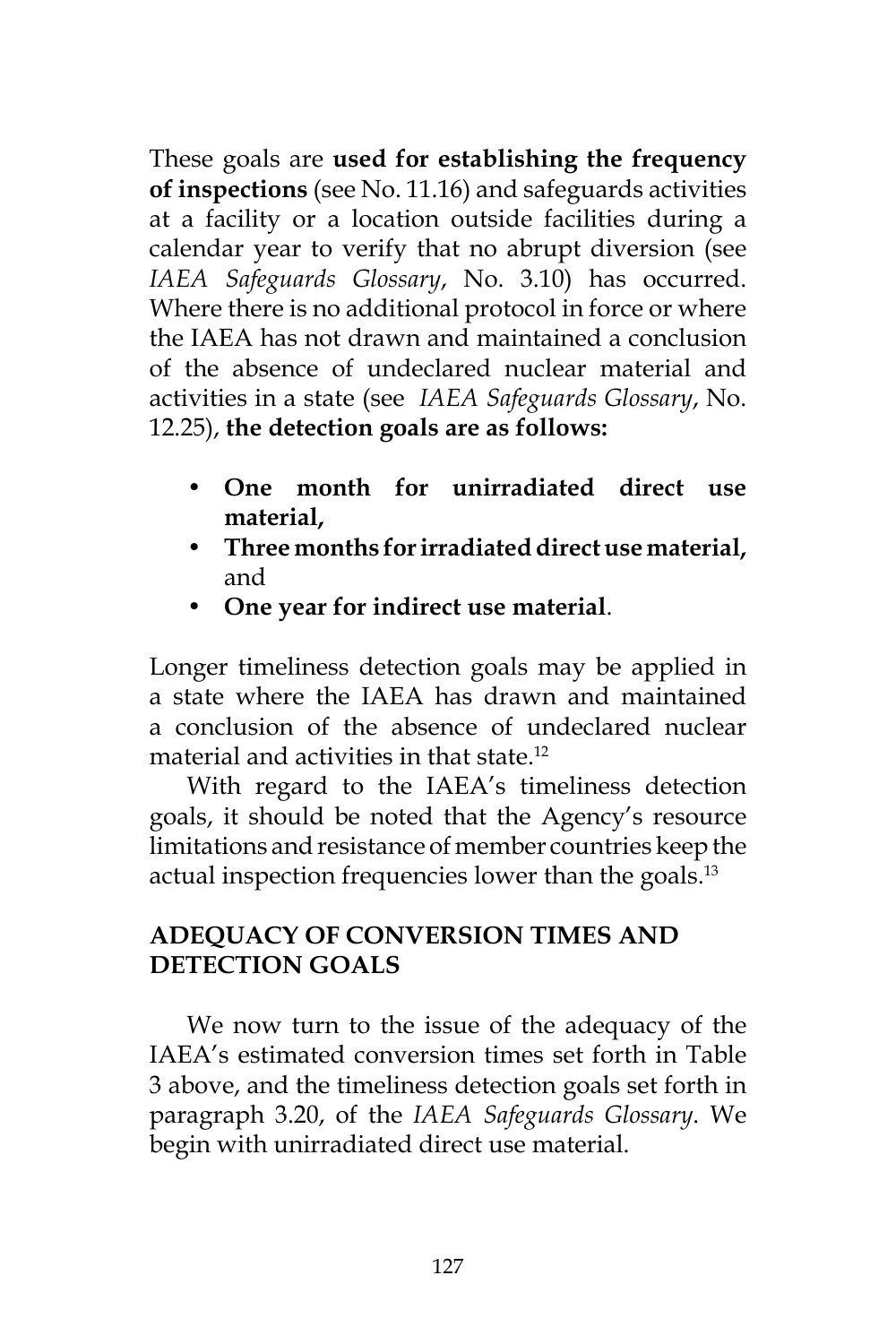# **Unirradiated Direct Use Material in Metal Form**.

As seen in Table 3, the IAEA estimates that it will take a state on the "order of days (7-10)" to manufacture finished nuclear weapon components from plutonium, HEU or 233U metal, where it is assumed that: (a) all facilities needed to clandestinely convert the diverted material into components of a nuclear explosive device exist in a state; (b) processes have been tested (e.g., by manufacturing dummy components using appropriate surrogate materials); and (c) that non-nuclear components of the device have been manufactured, assembled, and tested.

This is not an unreasonable estimate based on the time it took the United States to fabricate finished HEU components for the *Little Boy* device dropped on Hiroshima, Japan, on August 6, 1945. Consistent with the IAEA assumption, the non-nuclear components of *Little Boy* were assembled and tested before the all of the HEU was produced.

The HEU metal was shipped from Oak Ridge, Tennessee, to Los Alamos, New Mexico, in batches over a period of about a year. In the 6-week period from June 16 to July 28, Oak Ridge produced about 22kg of HEU. This was shipped to Los Alamos in batches of a few kilograms each. We estimate that the cumulative Oak Ridge production of HEU through July 14, 1945, was about 67kg, only 3kg in excess of what went into *Little Boy*. Thus, allowing for some losses, it is unlikely that Oak Ridge had produced enough HEU for *Little Boy* before that date.

The shipments of HEU metal from Oak Ridge to Los Alamos by road and rail typically took about 2 days. The shipment of the last six HEU finished components departed in three cargo planes carrying two components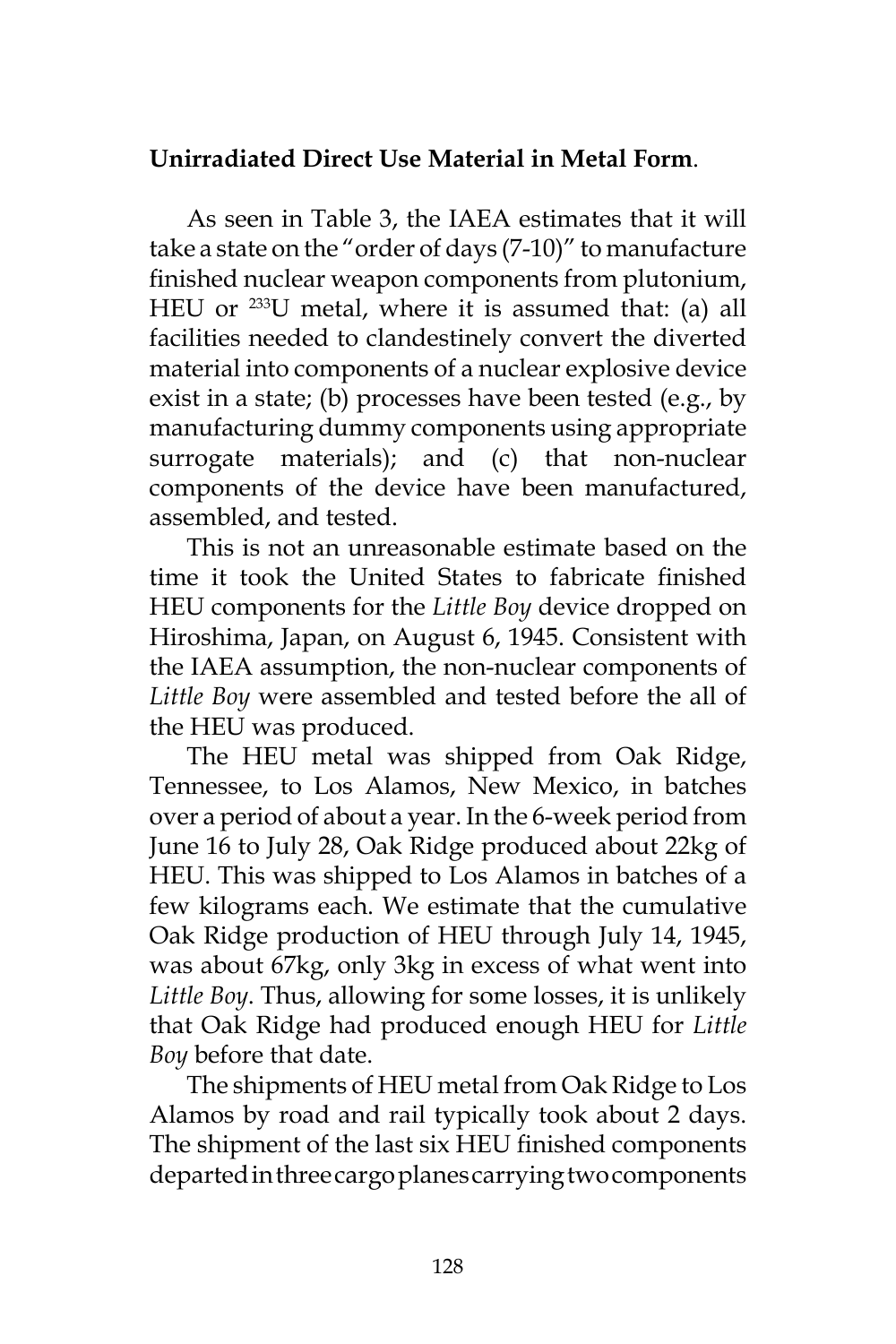each from Kirtland Field, Albuquerque, New Mexico, on the morning of July 26, and, after stopping in San Francisco, arrived at Tinian in the Mariana Islands, South Pacific, on July 28. Thus, allowing for 2 days to transport the HEU metal from Oak Ridge to Los Alamos, Los Alamos must have fabricated the last of the HEU components in 9 days or less.

*Little Boy* was a gun-assembly type weapon requiring more than one SQ of HEU. The IAEA assumptions are based on an SQ value of 25kg of HEU, which implies an implosion device that would require the casting and machining of only one or two components. Moreover, although it took a relatively long time to enrich the HEU for *Little Boy*, this longer HEU production period is not a factor to be considered here. In sum, if we are correct that it took 9 days or less for Los Alamos to fabricate a few HEU *Little Boy* components in 1945, then 7-10 days is also reasonable assumption for the time it would take today for a state to manufacture finished components for an implosion-type weapon from an SQ amount of HEU.

Although the estimated detection time for direct use material appears reasonable, what is puzzling is that the timeliness detection goal is much longer, namely 1 month according to paragraph 3.20 of the *IAEA Glossary* (reproduced above). Moreover, both the estimated detection time and the timeliness detection goal, in our view, are far too short to allow time for diplomatic pressure to prevent the non-weapon state from fabricating a weapon. In fact, there is insufficient time to the IAEA staff to develop its report to the Board of Governors of the IAEA and for the Board of Governors to report to the UN Security Council.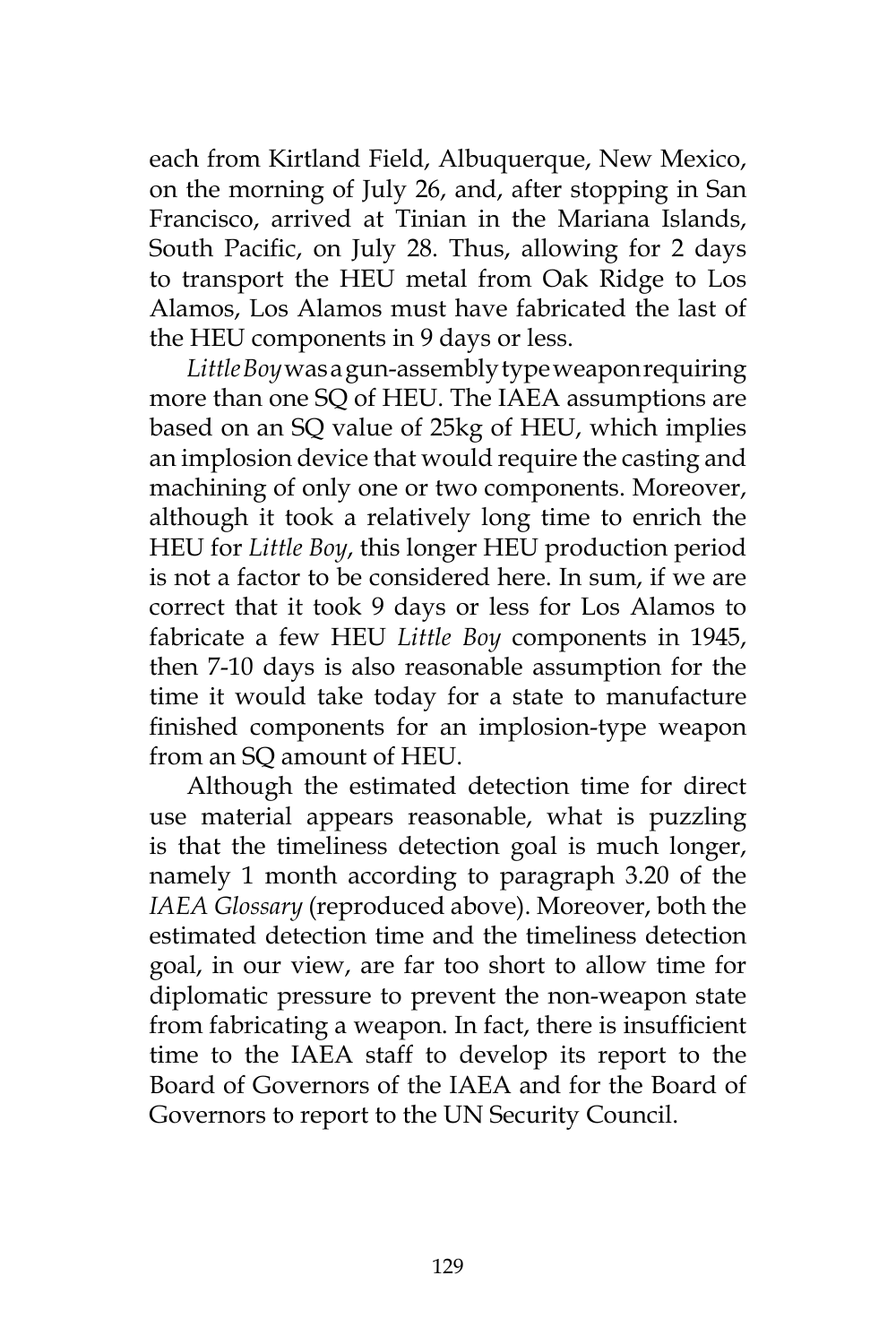# **Unirradiated Direct Use Material in Chemical Compounds and Mixtures**.

As seen in Table 3, the IAEA estimates that it will take a state on the "order of weeks (1-3)" to manufacture finished components from unirradiated mixed-oxide (MOX) fuel, or from other compounds or mixtures containing plutonium, HEU or <sup>233</sup>U, again assuming that: (a) all facilities needed to clandestinely convert the diverted material into components of a nuclear explosive device exist in a state; (b) processes have been tested (e.g., by manufacturing dummy components using appropriate surrogate materials); and (c) non-nuclear components of the device have been manufactured, assembled, and tested.

Certainly, the lower end of this range—that is, on the order of a week—is a reasonable estimate of the time required in that it assumes that the time to convert the compound to a metal does not add appreciably to the time estimated to convert the metal to a finished component shape.

The upper end of the range—on the order of 3 weeks—seems unnecessarily generous. For example, plutonium metal can be prepared by calcium reduction of plutonium fluorides or oxides in induction-heated MgO crucibles, under an inert atmosphere of helium or argon.14 Preparation of plutonium metal by reduction of a halide with an alkali or alkaline earth metal in a sealed pressure bomb is the only facet of chemical processing of plutonium that has remained unchanged over the years.15 Using this technique, a few SQs of plutonium could readily be prepared in a small hot cell in a few days' time.

In any case, whether starting with unirradiated direct use material in metal or compound form, setting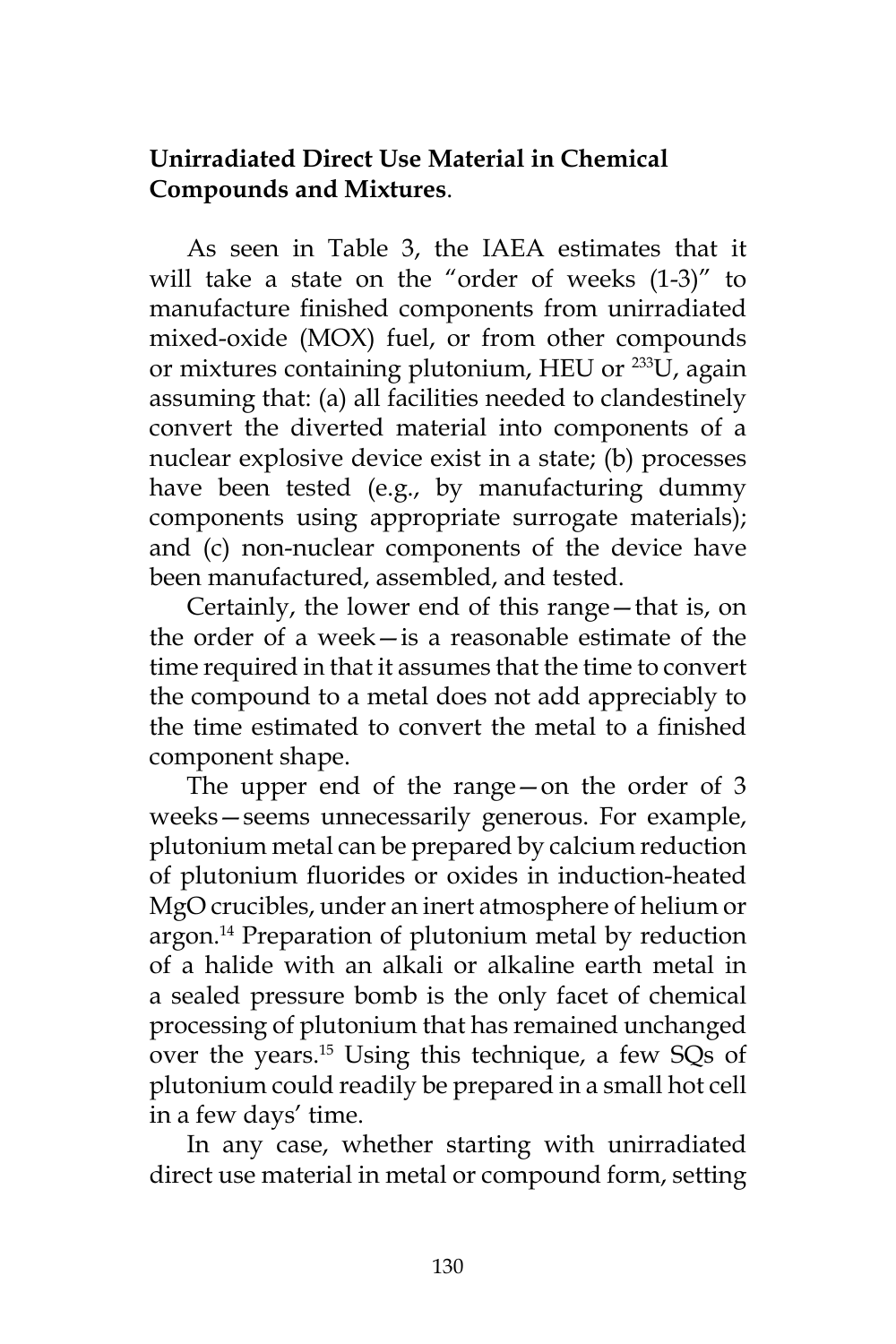a timeless detection goal of 1 month is longer than any conservative estimate of the conversion time and shorter than the time required to bring diplomatic pressure to bear to halt the program.

## **Pu, HEU or 233U in Irradiated Fuel.**

Here the IAEA estimates a conversion time of on the "order of months (1–3)" and the IAEA's timeliness detection goal is 3 months. Assuming the plutonium or HEU is in irradiated fuel, the state must reprocess the fuel, convert the product into metal, and fabricate finished components. With regard to the reprocessing step, there are three diversion cases to consider: 1) the state already operates one or more reprocessing plants, pilot plants, or hot cells under IAEA safeguards; 2) it possesses a clandestine pilot reprocessing plant or hot cell; or 3) the state constructs a small "quick and dirty" reprocessing plant. Another important consideration is the spent fuel cooling time, that is, the time period between the removal of the irradiated fuel from the reactor and commencement of reprocessing.

Due to the high radioactivity levels and high thermal heat output associated with high burnup spent fuel from power reactors, the irradiated fuel is cooled 180 days or longer prior to reprocessing. For low burnup fuel, e.g., fuel elements or target materials removed from plutonium production reactors, the irradiated fuel can be processed after a shorter cooling period. In the United States during the Manhattan Project, the first fuel elements removed from the Hanford production reactors in late-1944 and early-1945 were chemically processed after only about 32-50 days of cooling time. Plutonium product was removed within a week of initiation of the batch processing.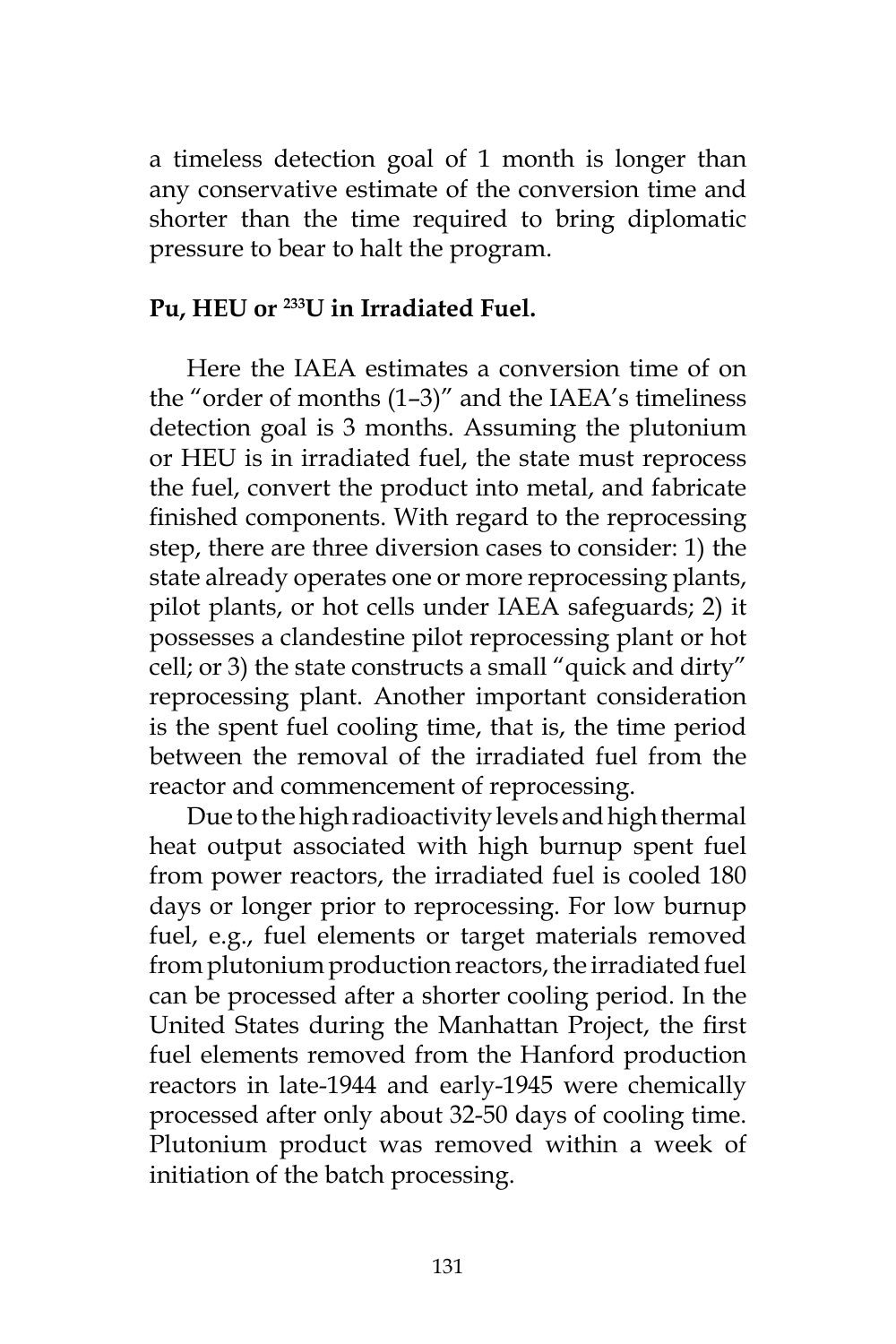If a state such as Japan already operates a declared reprocessing plant under safeguards, it could divert limited quantities of separated plutonium from plant operations with a low probability of detection by the IAEA, absent an informer. The inventory difference (ID) of reprocessing plants is on the order of 0.5 to 1 percent of the fuel throughput. High burnup, light water reactor (LWR), spent fuel typically contains approximately 1 percent plutonium. Thus, a pilot-scale reprocessing plant, if it processed 80 tons (t) of LWR spent fuel per year, would have an annual cumulative ID of about 0.5 to one SQ of plutonium. Some largescale commercial reprocessing plants have a capacity that is 10 times greater.

Thus, a state with a large declared reprocessing plant under IAEA safeguards could divert an SQ of plutonium without detection over a period of about 1 month. A state with a pilot–size plant could divert the same quantity over a period of 1 year.

Some advanced reprocessing technologies contemplate not completely separating the plutonium from some actinides and fission products. While this should make it more difficult for an insider to divert plutonium, it would not represent a significant added barrier to a state effort to divert plutonium. Given that the added actinides and fission products would not add significantly to the plutonium mass, the state could divert the spiked plutonium to a small clandestine hot cell for additional processing. The processing time to recover an SQ of plutonium should take only a few days.

If a state does not have an existing declared reprocessing facility, it has the option of developing a clandestine capability, such as the Israeli facility hidden for years below the Dimona reactor. Alternatively, the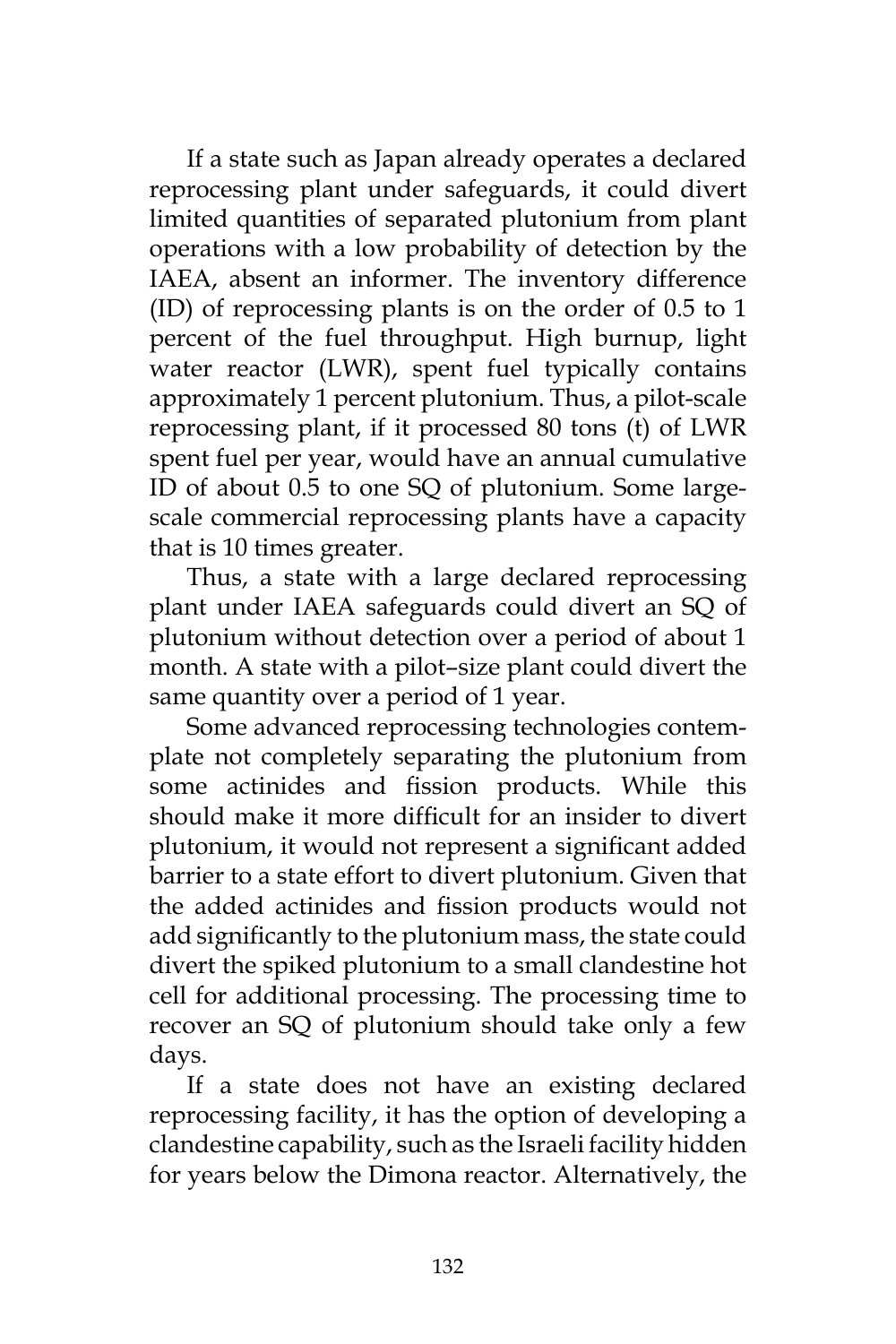state could attempt to develop a "quick and dirty" reprocessing capability. The feasibility of clandestine reprocessing of LWR fuel has been addressed by Oak Ridge National Laboratory,<sup>16</sup> Sandia Laboratories,<sup>17</sup> and others, and these studies have been reviewed by Marvin Miller.<sup>18</sup>

"The [Oak Ridge] study concluded the [reprocessing] plant could be in operation 4 to 6 months from the start of construction, with the first 10 kilograms of plutonium metal (about two bomb's worth) produced about 1 week after start of operation. Once in operation, the small plant could process about one PWR [pressurized water reactor] assembly per day, which translates into production of about 5 kilograms of plutonium per day."19

The 1966 Sandia study estimated the preparation lead-time for producing the first kilograms of plutonium employing a staff of six technicians was about 8 months.20

In sum, if a state has a declared pilot-scale or larger reprocessing plant, the conversion time should be the same as for unirradiated compounds of direct use materials, since the state could divert unirradiated compounds of direct use materials without being detected by the IAEA.

# **Low Enriched Uranium.**

Here the IAEA estimates a conversion time of on the "order of months (3-12)" and the IAEA's timeliness detection goal is 1 year. The enrichment work, measured in kilograms of separative work units (kg SWU, often abbreviated SWU), required to obtain one SQ of HEU is a function of <sup>235</sup>U concentration of the uranium feed, product, and tails. Marvin Miller has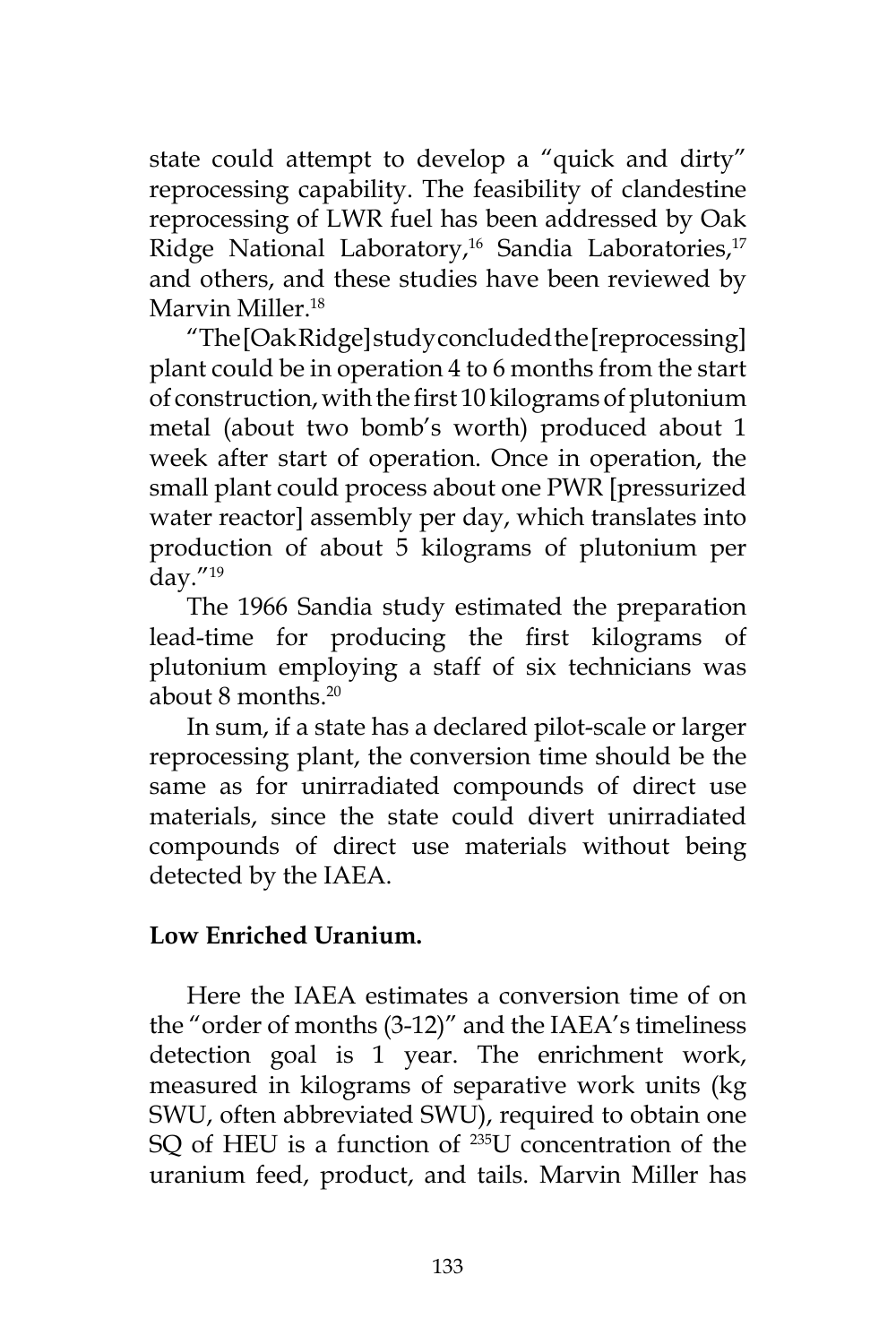identified and reviewed the major proliferation risks associated with centrifuge enrichment plants: (1) secret use of a declared, safeguarded low-enriched uranium (LEU) plant to produce HEU or exceeds LEU covertly; (2) construction and operation of a clandestine plant to produce HEU; and (3) conversion of a declared, safeguarded LEU plant to HEU production following breakout $21$ 

According to Miller:

(1) The basic "Hexapartite" safeguards approach for centrifuge plants was developed during the early 1980s by a group of six countries—Germany, the United Kingdom, and the Netherlands (the URENCO states), and the United States, Japan, and Australia. It consists of two sets of activities:

(a) verifying the uranium material balance by measuring the amount of uranium as UF6 introduced into the plant as feed material and withdrawn as enriched product and tails; and.

(b) verifying that no material beyond the declared enrichment level, in particular, no HEU is being produced.

While (a) doesn't require inspector access to the cascade halls where the centrifuges are installed, (b) does, and the inspection procedures were designed to provide an element of surprise in order to deter production of HEU between routinely scheduled inspections, while also accounting for the plant operator's concern about the inspector's gaining knowledge of proprietary information relating to the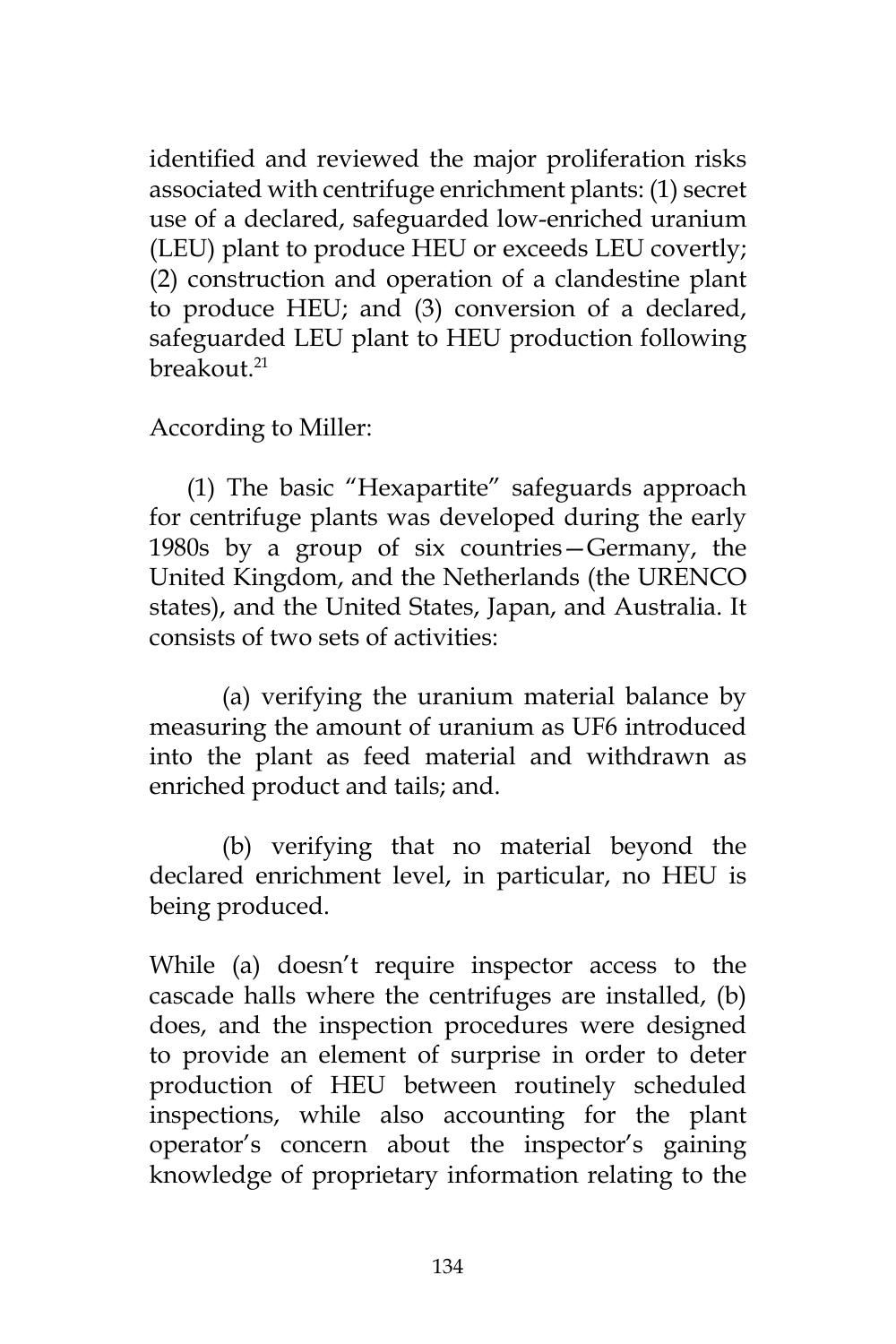construction and operation of the centrifuges. Various technical difficulties have been encountered over the years in applying (b) at specific plants. But confidence in the IAEA's ability to detect illicit production of HEU has improved dramatically since 1995 with the introduction of sampling and subsequent analysis of particles deposited on surfaces in the cascade area as a standard safeguards tool. Since release of particles to the plant environment is difficult to avoid and the analysis is highly precise, environmental sampling has emerged as a significant deterrent to clandestine HEU production in a declared LEU plant. On the other hand, current safeguards procedures cannot detect the production of LEU in excess of what the plant operator declares to be the normal production rate, $2<sup>2</sup>$  and this can significantly increase the difficulty of detecting a clandestine plant, as we discuss next.

(2) The much smaller energy consumption and process area characteristic of centrifuge plants compared to gaseous diffusion plants of the same separative capacity make the former much more difficult to detect. For example, a centrifuge plant with a separative capacity of 5,000 SWU/yr—sufficient to produce 25kg/yr of 90 percent enriched uranium would likely require less than 100kW of power and have a "footprint" of about 500m<sup>2</sup>.<sup>23</sup> Moreover, detection by wide area environmental monitoring is also difficult because emissions from a centrifuge plant normally are very small. The plant operates under high-vacuum conditions so that leaks primarily lead to an inflow of air into the centrifuge equipment, not to a significant release of UF6 from the system into the environment. Finally, as noted above, if excess LEU is used as feed for the clandestine plant instead of natural uranium,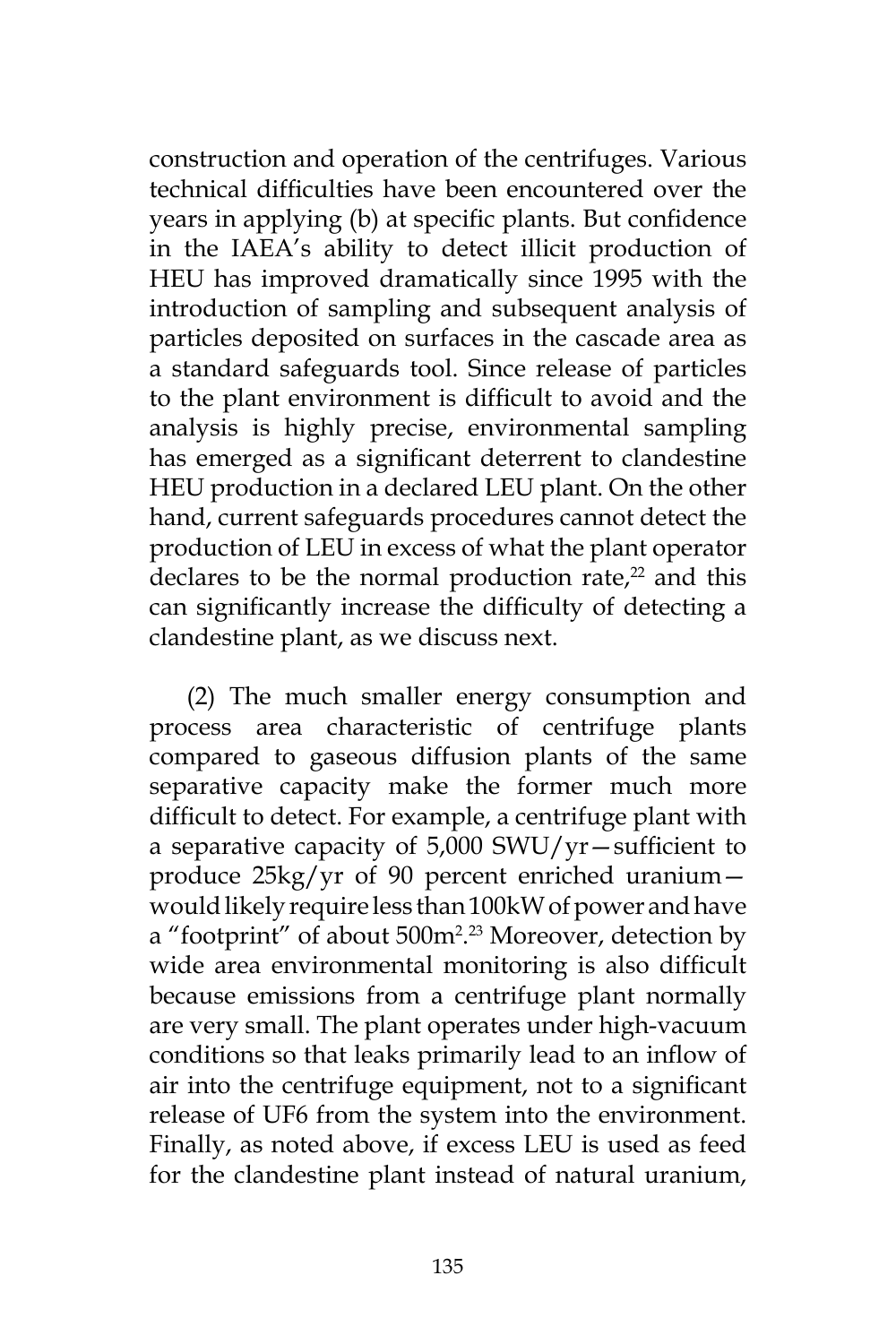the size of plant required to produce a given amount of HEU product is reduced significantly, especially if the tails concentration is also increased.

(3) There is the possibility of breakout, i.e., takeover by a state of a declared, safeguarded LEU centrifuge plant, and reconfiguration of the plant to produce weapons grade uranium.<sup>24</sup> Because of its high separation factor compared to the gaseous diffusion process, the inventory of a centrifuge plant is much smaller than a diffusion plant, and so is the equilibrium time, i.e., the time required to achieve full production after plant startup or subsequent modification, e.g., from production of LEU to production of HEU by recycling the product material back as feed. Typically, the equilibrium time for LEU centrifuge and diffusion plants are on the order of hours and months, respectively.

As noted by Gilinsky *et al*., the SWU requirements to obtain one SQ of HEU can be reduced substantially if a state already has access to, and can successfully divert fresh LWR fuel.<sup>25</sup> In the examples given in Table 4, using 4 percent-enriched feed (typical of LWR fresh fuel) and operating the enrichment plant at a high tails assay – for example 2 percent  $235U$  – the separative work requirements are reduced by more than 80 percent of that required if natural uranium feed  $(0.711\%$  <sup>235</sup>U) were used.

The enrichment plant capacity  $(SWU/y)$  is a product of the number of stages and the capacity of each stage. For a centrifuge enrichment plant, the capacity of a single stage is a function of length of the rotor and its peripheral speed.26 In Table 4, we also calculate the number of centrifuge stages required to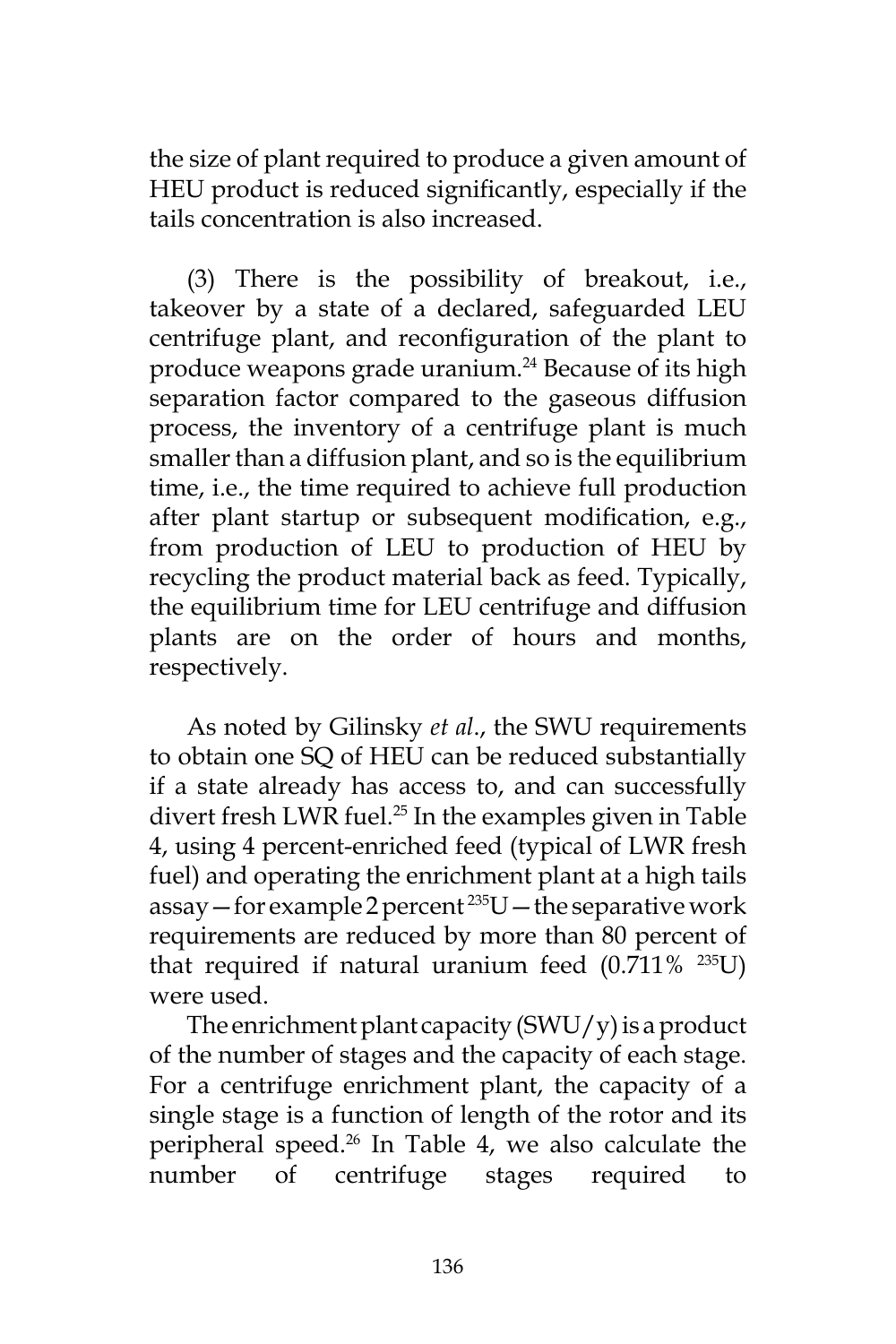| Product (% 235U)                                    | 93.5  | 93.5  | 93.5  | 93.5 |
|-----------------------------------------------------|-------|-------|-------|------|
| Feed (% 235U)                                       | 0.711 | 0.711 | 4.0   | 4.0  |
| Tails (% 235U)                                      | 0.25  | 0.5   | 0.25  | 2.0  |
| Enrichment Work (kg SWU)                            | 5,422 | 4,021 | 1,769 | 894  |
| U Feed (tons)<br>1.144                              | 5.057 | 11.02 | 0.622 |      |
|                                                     |       |       |       |      |
| Centrifuges Required to Obtain 1 SQ/y <sup>27</sup> |       |       |       |      |
|                                                     |       |       |       |      |
| 2 kg SWU/y/centrifuge (P1)                          | 2,711 | 2,011 | 885   | 447  |
| 5 kg SWU/y/centrifuge (P2)                          | 1,084 | 804   | 354   | 179  |
| 10 kg SWU/y/centrifuge (Russia)                     | 542   | 402   | 177   | 89   |
| 40 kg SWU/y/centrifuge (URENCO)                     | 136   | 101   | 44    | 22   |
| 300kg SWU/y/centrifuge (U.S. R & D)                 | 18    | 13    | 6     | 3    |
|                                                     |       |       |       |      |

# **Table 4. Enrichment Requirements to Obtain One SQ of HEU.**

obtain one SQ per year of 93.5 percent-enriched HEU. As seen from Table 4, depending primarily on the feed enrichment and the efficiency of each stage, the number of centrifuge stages required to obtain one SQ if HEU per year varies from a few to a few thousand.

We know from events in Iran (and North Korea), a small centrifuge enrichment plant with up to a few hundred centrifuge stages can be readily hidden from the IAEA and from foreign intelligence efforts. A state can acquire the necessary technology and construct and operate a small clandestine centrifuge plant with little risk of detection, and the probability of detection is substantially reduced if the state has a declared centrifuge plant under safeguards.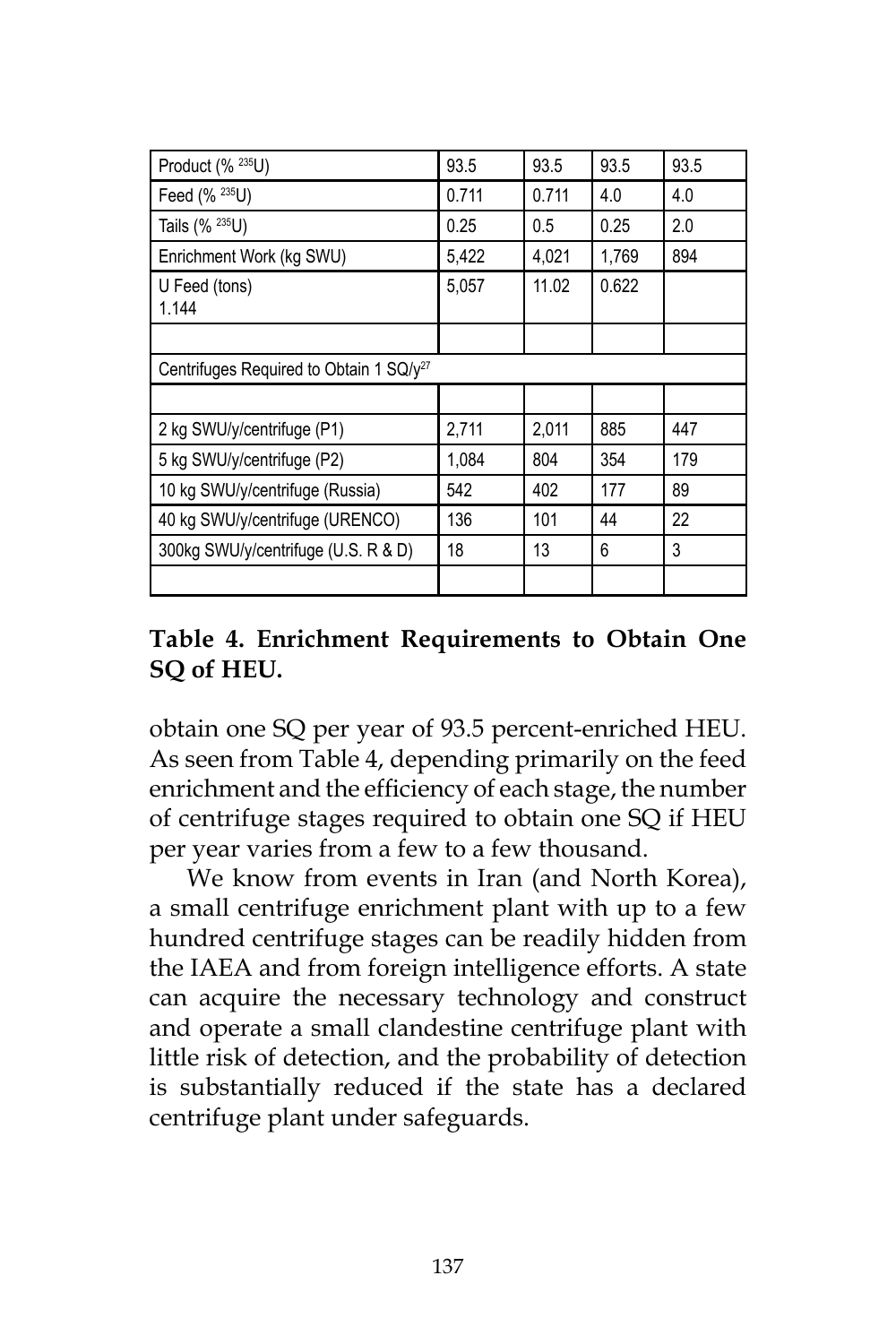Assuming a state may have a small clandestine enrichment plant, the conversion time could be on the order of weeks to months, depending on the number of size of the plant and the technology employed.

### **CONCLUSIONS**

IAEA safeguards are inadequate for achieving the objective of timely detection of diversion of significant quantities of *nuclear material* from peaceful activities to the manufacture of nuclear weapons.

The IAEA's SQ values are technically erroneous and excessive.

For unirradiated direct use material in metal form, the IAEA's estimated conversion time (7-10 days) is adequate, but the timeliness detection goal (1 month) is too long, and timely warning cannot be achieved. Nonweapon states should not be permitted to possess an SQ of unirradiated direct use material in metal form.

For unirradiated direct use material in chemical compounds and mixtures, the IAEA's estimated conversion time is on the order of weeks (1-3). The lower end of this range is adequate, but the upper end appears too generous. The timeliness detection goal (1 month) is too long, and the timely detection cannot be achieved. Non-weapon states should not be permitted to possess an SQ of unirradiated direct use material in the form of chemical compounds or mixtures.

For plutonium, HEU or 233U in irradiated fuel, the IAEA's estimated conversion time (1-3 months) is adequate. However, if a state possesses a safeguarded pilot-size or larger reprocessing plant, a state can divert SQs of separated plutonium from plant operations with a low probability of detection by the IAEA absent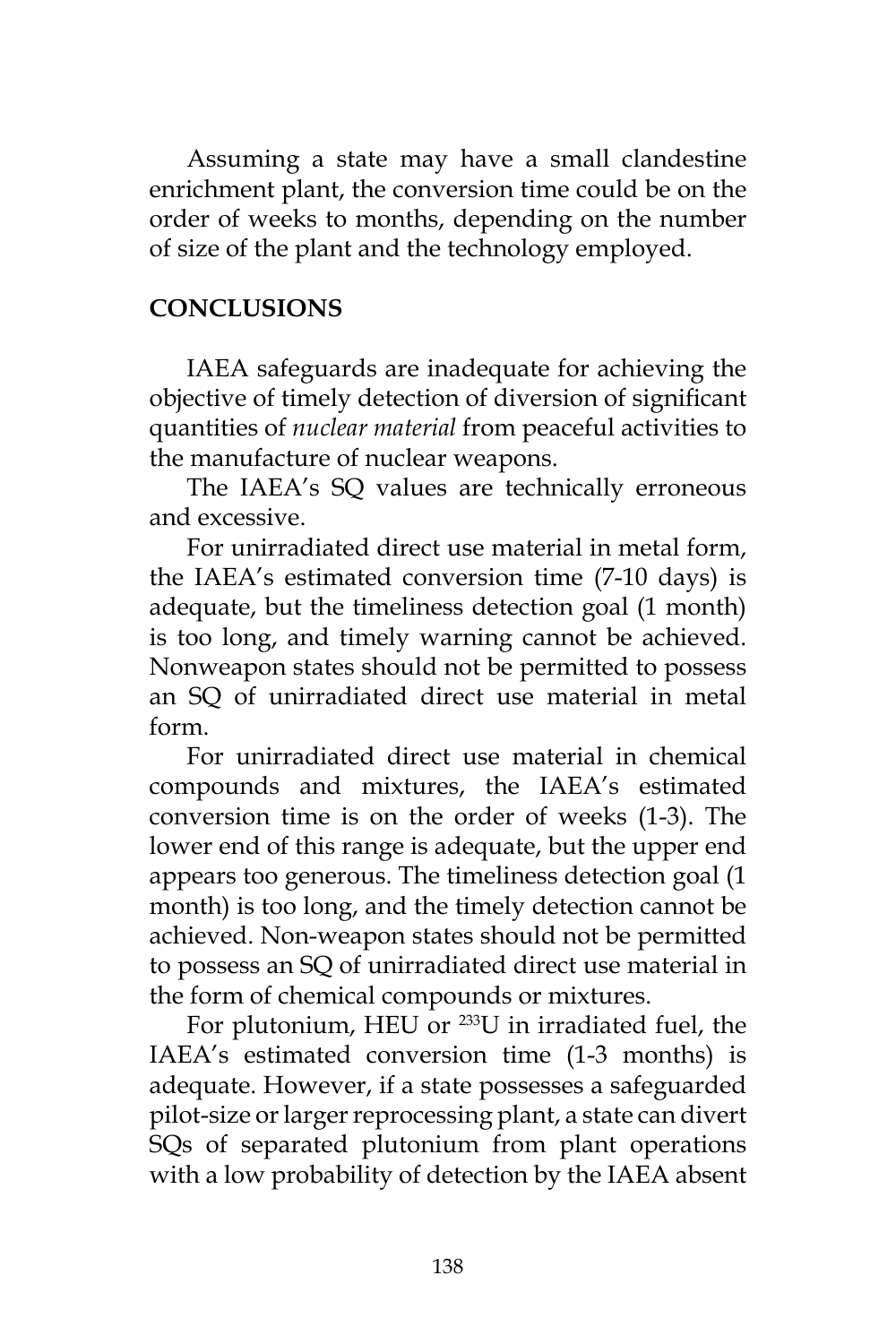an informer. If a state has a declared pilot-scale or larger reprocessing plant, the conversion time should be the same as for unirradiated compounds of direct use materials.

Non-weapon states should not be permitted to possess pilot-scale or larger reprocessing plants. When conducted in non-weapon states, research on reprocessing and transmutation related technologies, including those that are unlikely to ever be commercialized, simply train cadres of experts in actinide chemistry and plutonium metallurgy, a proliferation concern in its own right. The hot cells, used for on-hands research, provide readily available facilities for separation of plutonium and fabrication of plutonium components for weapons. Thus, smaller reprocessing activities, and research and development on transmutation related technologies, should not be permitted in non-weapon states.

For indirect use material, such as low-enriched uranium, the IAEA's estimated conversion time is on the order of months (3-12). The lower end of this range is adequate, but the upper end appears too generous. Small gas centrifuge plants can be readily hidden from IAEA inspectors and foreign intelligence forces. If a state is permitted to possess a safeguarded enrichment plant, it can be used as a cover for procuring components and materials needed for a small clandestine plant. A state possessing a safeguarded centrifuge enrichment plant can rapidly reconfigure the plant to produce HEU. Also, a state may have a small clandestine enrichment plant. In either case, the conversion time could be on the order of weeks to months, depending on the number of and size of the plants and the technology employed.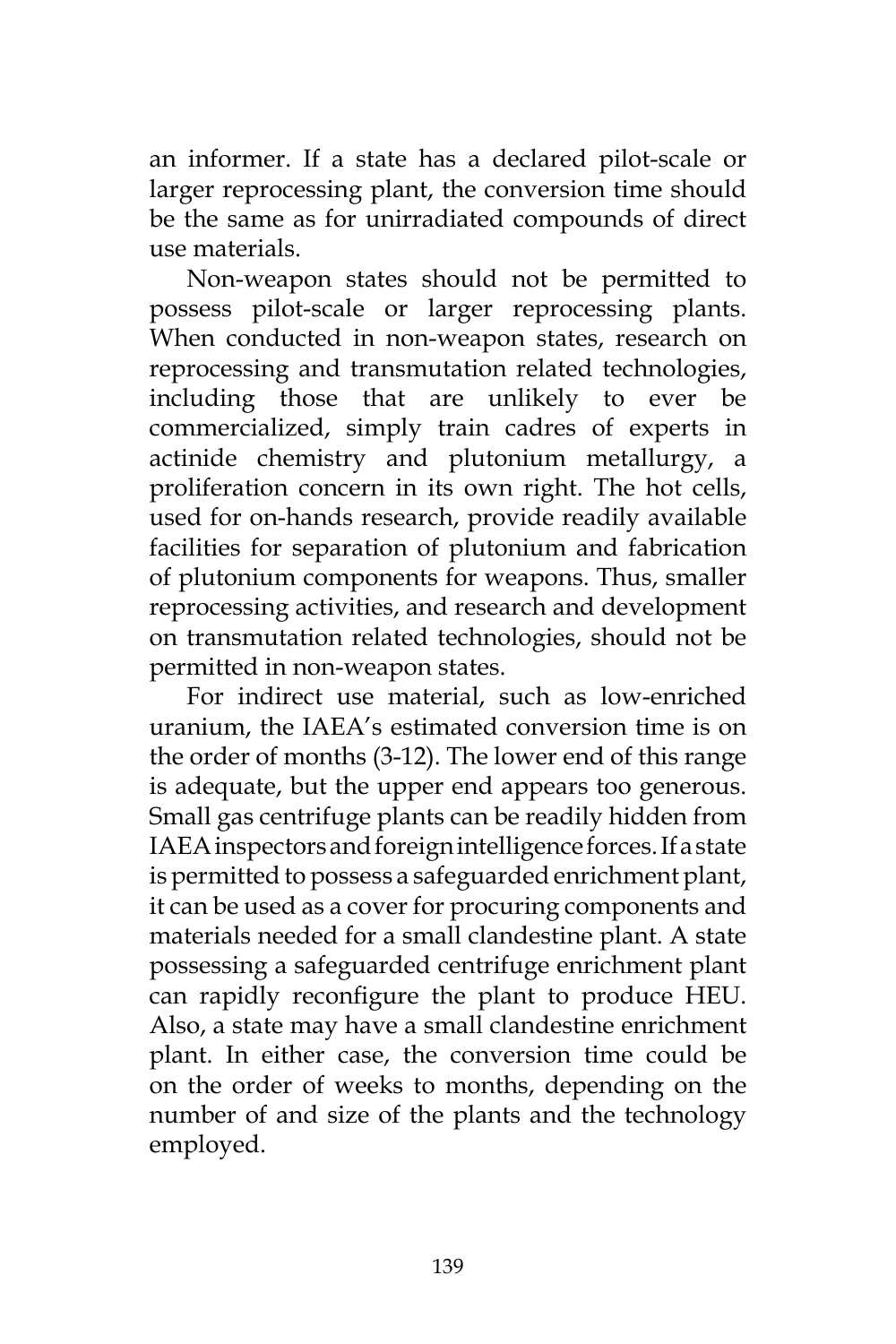Even if the IAEA's timeliness detection goal of 1 year is met, this is unlikely to provide "timely warning." Consequently, enrichment plants should not be permitted in non-weapon states.

In sum, our recommended conversion times are given in Table 5. The detection goals should be the lower end of the conversion time range in each case.

| <b>Beginning Material Form</b>                                                                                                                                                                                                                                                                             | <b>Conversion Time</b>      |  |
|------------------------------------------------------------------------------------------------------------------------------------------------------------------------------------------------------------------------------------------------------------------------------------------------------------|-----------------------------|--|
| Pu, HEW, or <sup>233</sup> U metal                                                                                                                                                                                                                                                                         | Order of days (7-10)        |  |
| PuO <sub>2</sub> PU(NO <sub>3</sub> ) <sub>4</sub> or other pure Pu compounds; HEU<br>or <sup>233</sup> U oxide or other pure U compounds; MOX or<br>other nonirradiated pure mixtures containing PU, U<br>$(233U+235U>20\%)$ ; Pu, HEU, and/or $233U$ in scrap or other<br>miscellaneous impure compounds | Order of days (7-10)        |  |
| PU, HEU, or <sup>233</sup> U in irradiated fuel State without declared<br>reprocessing Non-weapon states are no permitted to<br>possess reprocesing plants                                                                                                                                                 | Order of months (1-3)       |  |
| U containing <20% <sup>235</sup> U and <sup>233</sup> U; Th State without<br>declared enrichment Non-weapon states are not<br>permitted to posses enrichment plants                                                                                                                                        | Order of weeks to<br>months |  |

# **Table 5. Recommended Material Conversion Times for Finished Pu or U Metal Components**.

# **ENDNOTES - CHAPTER 6**

1. International Atomic Energy Agency (IAEA), INFCIRC/153, Paragraph 28, Vienna, Austria: IAEA.

2. Marvin Miller, "Are IAEA Safeguards on Plutonium Bulk-Handling Facilities Effective?" Nuclear Control Institute, available from *www.nci.org/k-m/mmsgrds.htm*.

3. *Ibid*.

4. *Ibid*.

5. IAEA, *IAEA Safeguards Glossary*, 2001 Ed., International Verification Series, No. 3, 2002, Paragraph 3.14.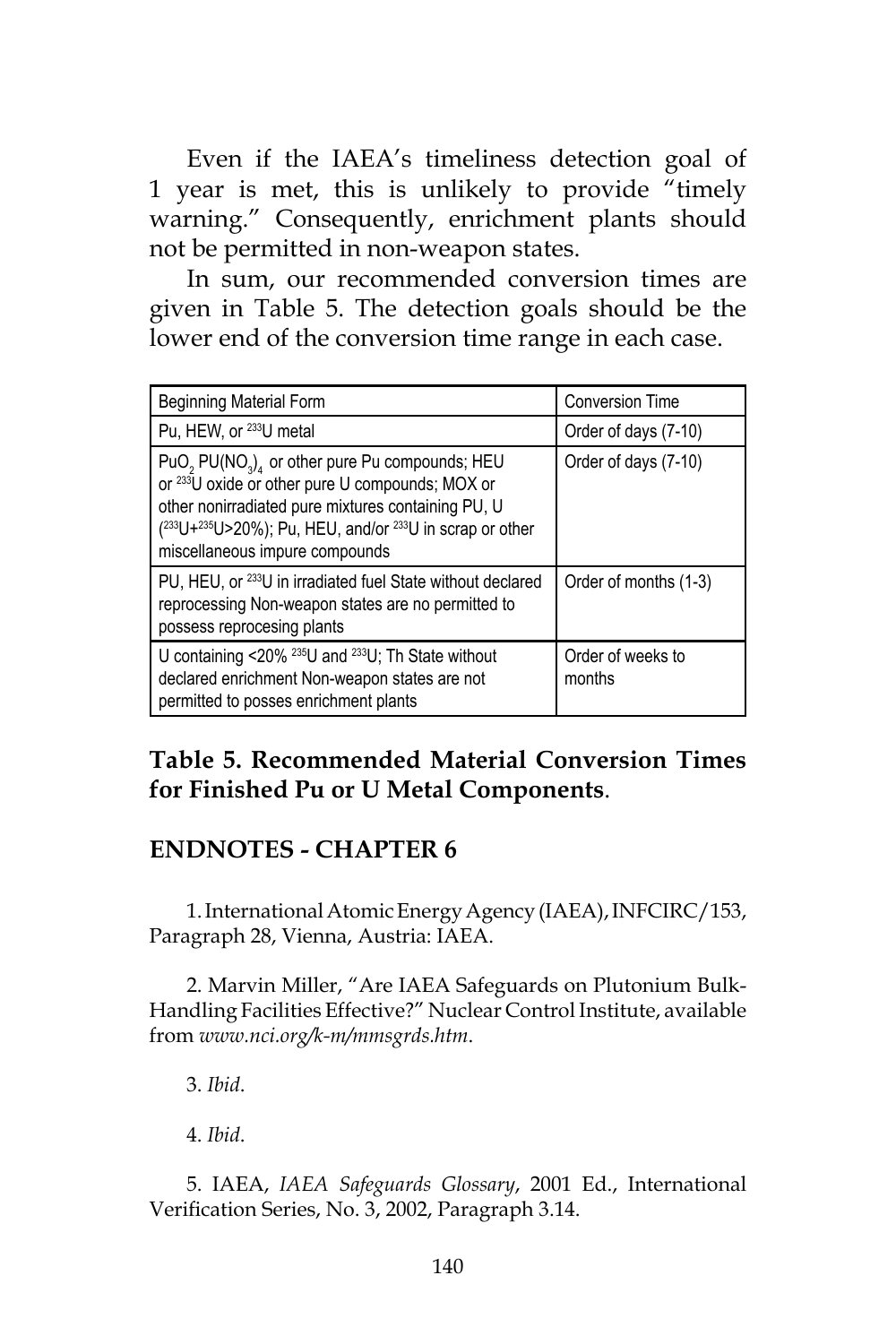6. Thomas B. Cochran and Christopher E. Paine, "The Amount of Plutonium and Highly-Enriched Uranium Needed for Pure Fission Nuclear Weapons," Natural Resources Defense Council, revised April 13, 1995, Paragraph 3.13.

7. Table 1 is identified as Table II in the *IAEA Safeguards Glossary*.

8. *Ibid*., p. 9.

9. *IAEA Safeguards Glossary*, 2001 Ed., Paragraph 3.15.

10. *Ibid*., Paragraph 3.13.

11. *Ibid*. Table 3 here is identified as Table I in the glossary.

12. *Ibid*., Paragraph 3.20.

13. Victor Gilinsky, Marvin Miller, and Harmon Hubbard, *A Fresh Examination of the Proliferation Dangers of Light Water Reactors*, Washington, DC: The Nonproliferation Policy Education Center, September 2004, p. 22, makes this point with regard to light water reactor (LWR) inspections.

14. Manson Benedict, Thomas Pigford, and Hans Levi, *Nuclear Chemical Engineering*, New York: McGraw-Hill Book Company, New York, 1981, p. 430.

15. *Plutonium Handbook*, Vol. I, O. J. Wick, ed., La Grange, IL: The American Nuclear Society, 1980, p. 564.

16. D. E. Ferguson to F. L. Culler, Intra-Laboratory Correspondence, "Simple, Quick Processing Plant," Oak Ridge, TN: Oak Ridge National Laboratory, August 30, 1972, 22 pp.

17. J. P. Hinton *et al*., *Proliferation Resistance of Fissile Material Disposition Program(FMDP) Plutonium and Disposition Alternatives: Report of the Proliferation Vulnerability Red Team, Sandia National Laboratories*, Report No. SAND97-8201, October 1996, Section 4.1.1.3.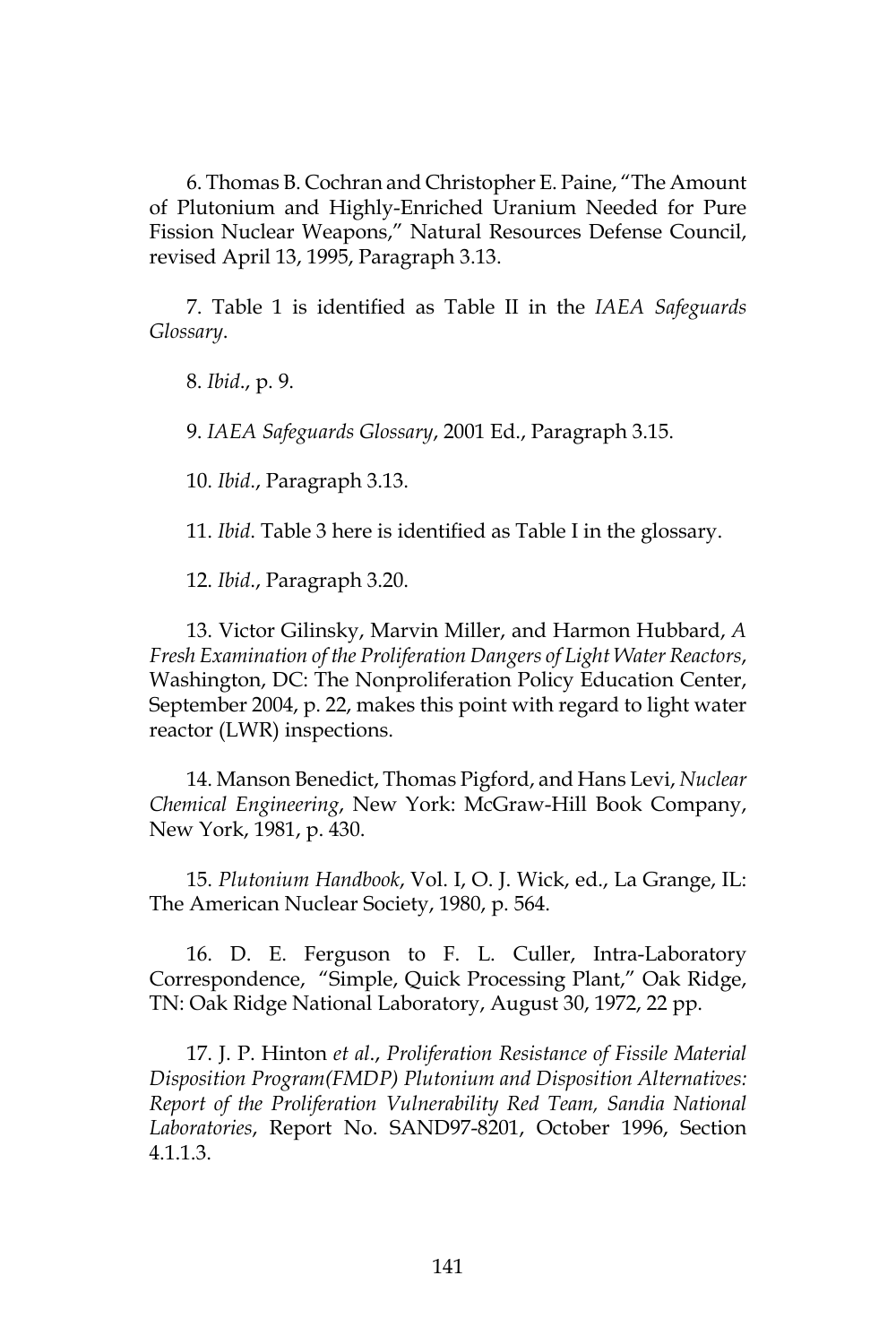18. Marvin Miller, "The Feasibility of Clandestine Reprocessing of LWR Spent Fuel," Appendix 2, in Gilinsky, Miller, and Hubbard.

19. Gilinsky, Miller, and Hubbard, p. 21.

20. *Ibid.*, p. 23.

21. Marvin Miller, "The Gas Centrifuge and Nuclear Proliferation," Appendix. 1, p. 38, in Gilinsky, Miller, and Hubbard.

22. That is, the IAEA currently cannot verify the separative capacity of a centrifuge plant as stated by the operator. Thus, the operator could understate the plant's true separative capacity and feed undeclared uranium to the cascades, producing excess, undeclared LEU after the inspectors have left the plant following their monthly visits, which normally last several days.

23. This is based on the use of 5kg SWU/yr P2 centrifuges which each occupy an area of about 0.25 m<sup>2</sup> and have an energy consumption of about 150 kW/kg SWU.

24. Such reconfiguration can be accomplished in various ways depending on the plant design. For example, in URENCO plants, which consist of many parallel independent cascades each producing LEU product, the LEU product of one cascade can be used as feed material for another cascade, and so on, until the desired HEU product concentration is achieved. By contrast, centrifuge plants of Russian design are configured as one large cascade whose product and tails concentrations can be changed remotely from the plant control room by changing the valve connections on the centrifuges.

25. Gilinsky, Miller, and Hubbard.

26. Capacity scales as  $V_2L$ , where V is the peripheral speed and L is the rotor length.

27. Individual centrifuge capacity values are from Miller, "The Gas Centrifuge and Nuclear Proliferation," Appendix. 1, Table 1, in Gilinsky, Miller, and Hubbard.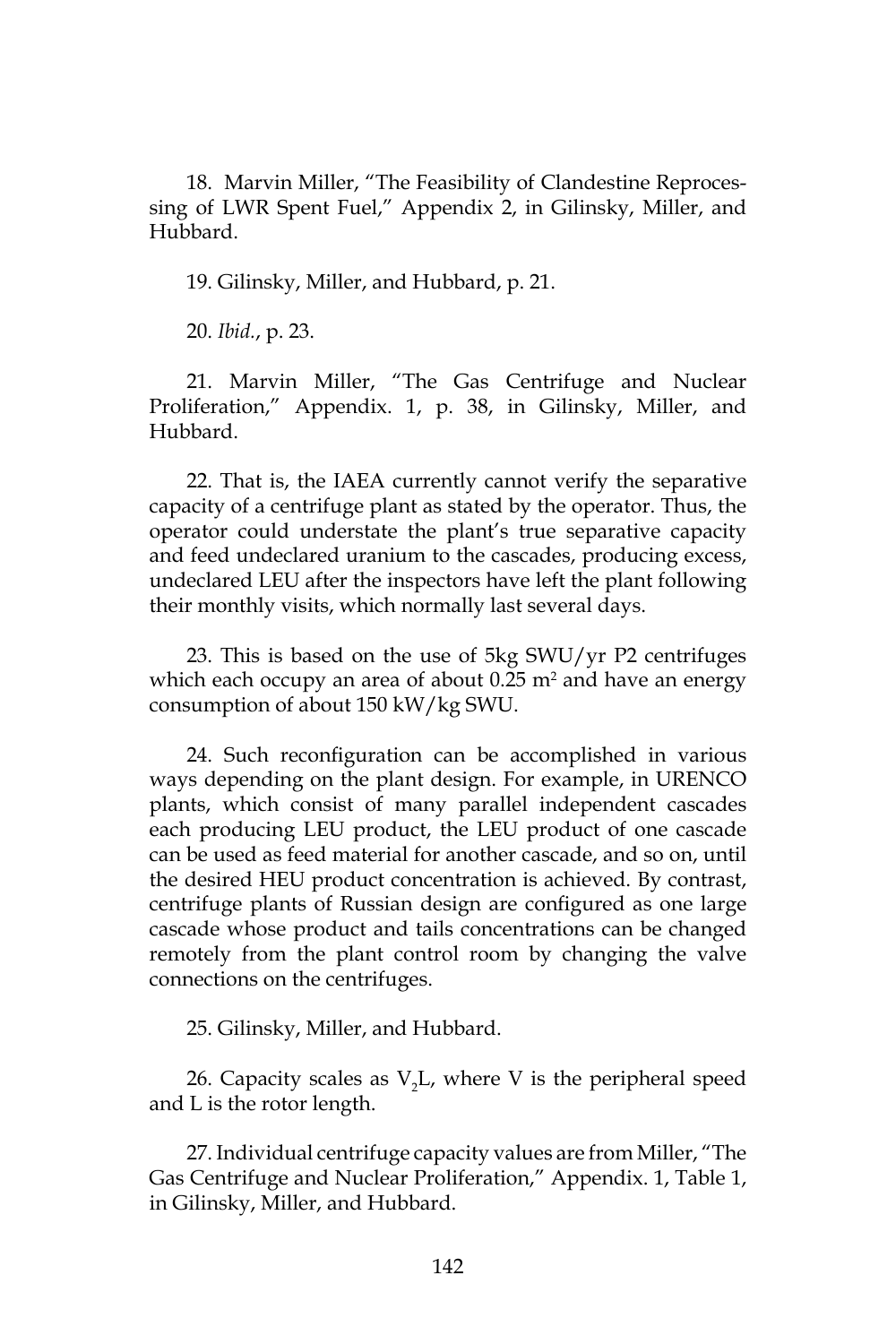#### **APPENDIX**

#### **NON-PROLIFERATION TREATY**

The Non-Proliferation Treaty (NPT) was signed July 1, 1968, and entered into force March 5, 1970. All non-weapon state parties to the NPT are required to comply with International Atomic Energy Agency (IAEA) safeguards, as indicated under Article III of the NPT Treaty:

III.1. **Each non-nuclear-weapon State Party to the Treaty undertakes to accept safeguards**, as set forth in an agreement to be negotiated and concluded with the International Atomic Energy Agency **in accordance with the Statute of the International Atomic Energy Agency and the Agency's safeguards system**, for the exclusive purpose of verification of the fulfillment of its obligations assumed under this Treaty with a view to preventing diversion of nuclear energy from peaceful uses to nuclear weapons or other nuclear explosive devices. **Procedures for the safeguards required by this article shall be followed with respect to source or special fissionable material whether it is being produced, processed or used in any principal nuclear facility or is outside any such facility.** The safeguards required by this article shall be applied to all source or special fissionable material in all peaceful nuclear activities within the territory of such State, under its jurisdiction, or carried out under its control anywhere. (Emphasis added)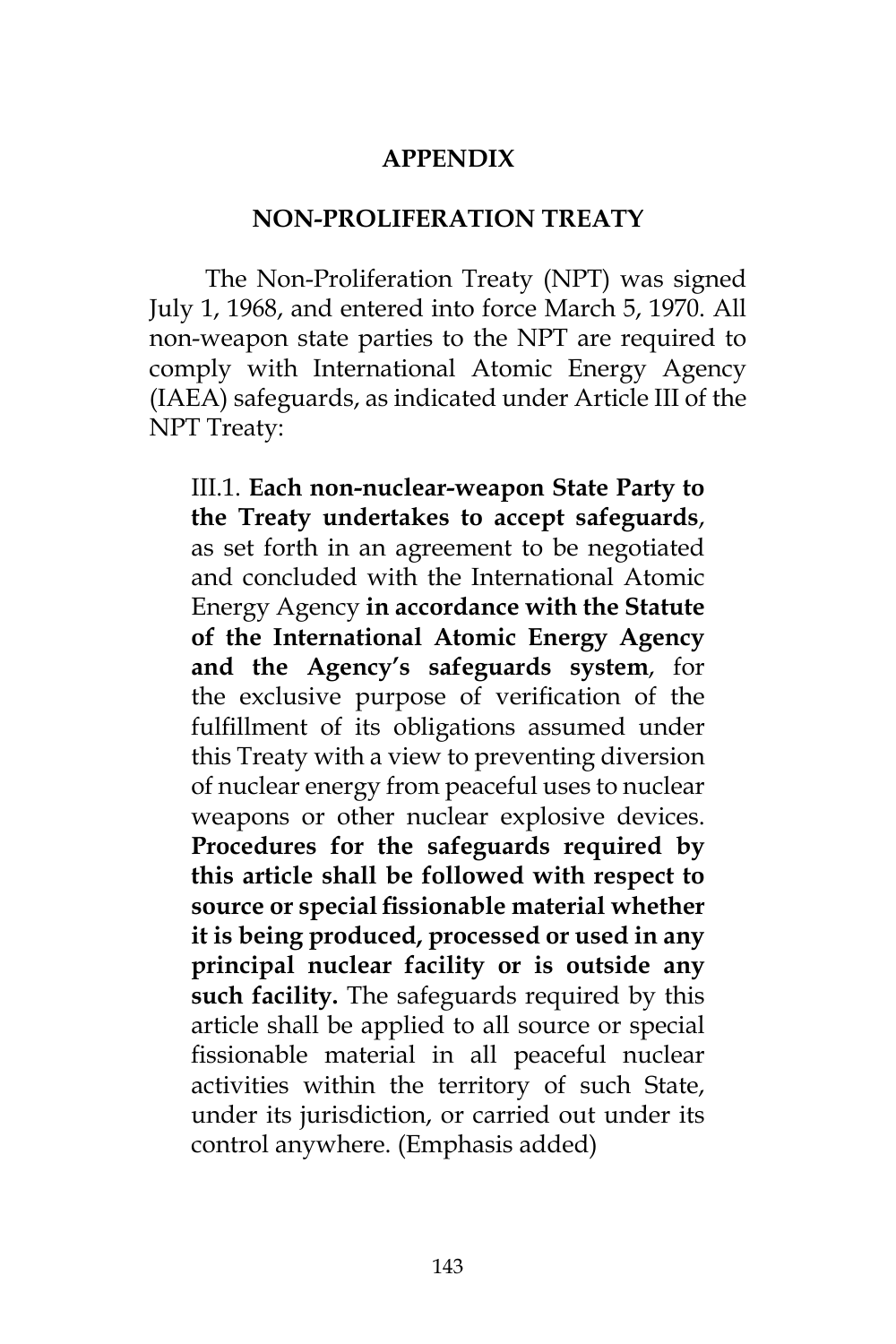The following nuclear weapon states are **NOT**  parties to the NPT:

- Israel
- Pakistan
- India

• Democratic People's Republic of Korea (DPRK or North Korea).

The first three, Israel, India, and Pakistan, are known to have nuclear weapons and have never been signatories to the NPT. The DPRK is believed to have nuclear weapons and has declared that it has possesses nuclear weapons. On January 10, 2003, DPRK announced that it was withdrawing from the NPT effective immediately. All other states of any consequence are members of the NPT, and with the exception of the United States, United Kingdom, France, Russia, and China, all are non-weapon states subject to IAEA safeguards.

# **IAEA'S ENABLING STATUTE**

The IAEA was established in 1957, 11 years prior to the inception of the NPT. Under Article III, paragraph A. 5, of its enabling statute, the Agency is authorized:

**To establish and administer safeguards designed to ensure that special fissionable and other materials, services, equipment, facilities, and information made available by the Agency or at its request or under its supervision or control are not used in such a way as to further any military purpose**; and to apply safeguards, at the request of the parties, to any bilateral or multilateral arrangement,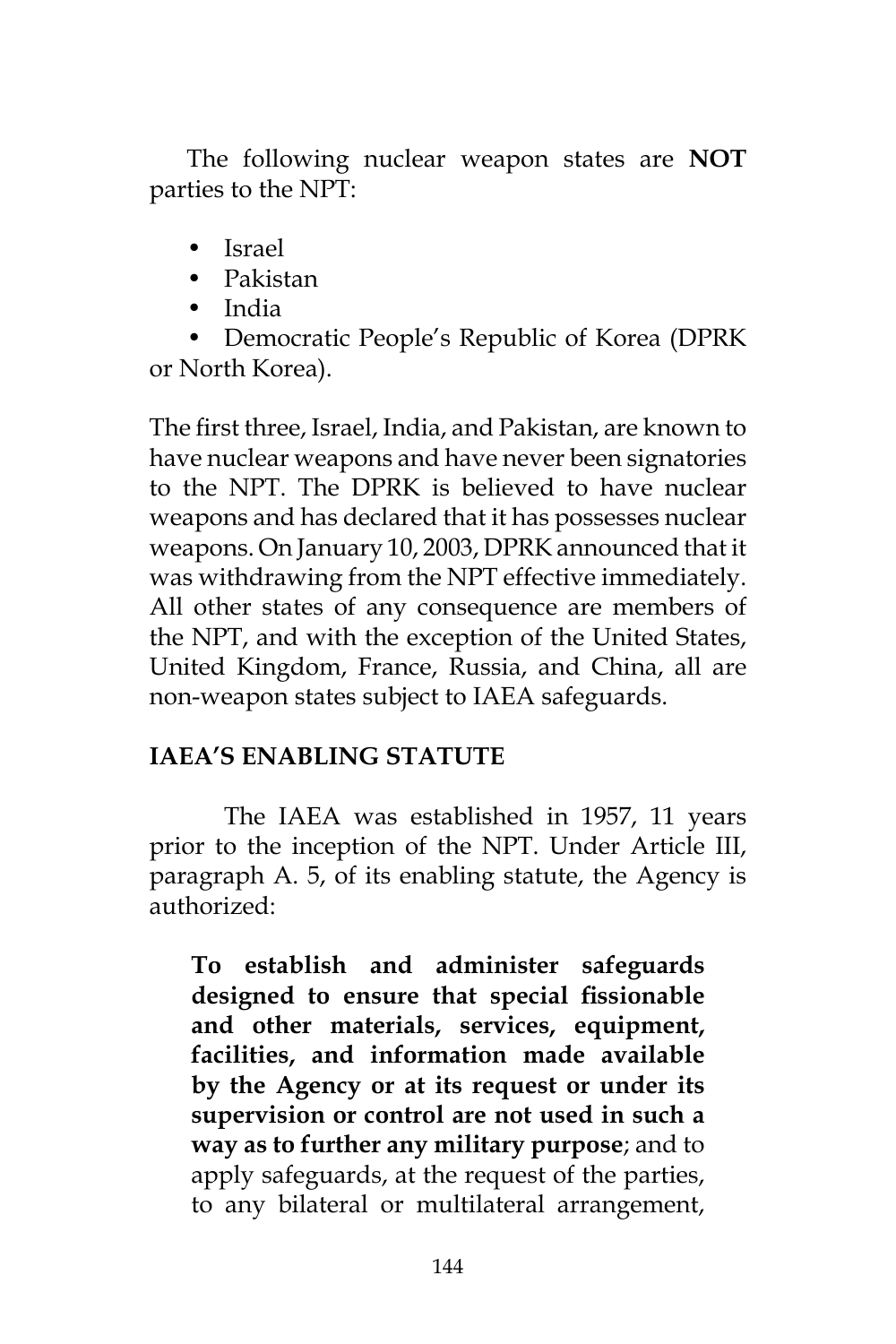or at the request of a State, to any of that State's activities in the field of atomic energy; (Emphasis added)

The safeguards system is defined primarily in Article XII of the IAEA Statute. Article XII of the IAEA Statute states in part:

A. With respect to any Agency project, or other arrangement where the Agency is requested by the parties concerned to apply safeguards, **the Agency shall have the following rights and responsibilities** to the extent relevant to the project or arrangement:

1. **To examine the design of specialized equipment and facilities**, including nuclear reactors, **and to approve it only from the viewpoint of assuring that it will not further any military purpose**, that it complies with applicable health and safety standards, **and that it will permit effective application of the safeguards provided for in this article**;

**. . .** 

5. **To approve the means to be used for the chemical processing of irradiated materials solely to ensure that this chemical processing will not lend itself to diversion of materials for military purposes** and will comply with applicable health and safety standards; to require that special fissionable materials recovered or produced as a by-product be used for peaceful purposes under continuing Agency safeguards for research or in reactors, existing or under construction, specified by the member or members concerned; and **to require deposit**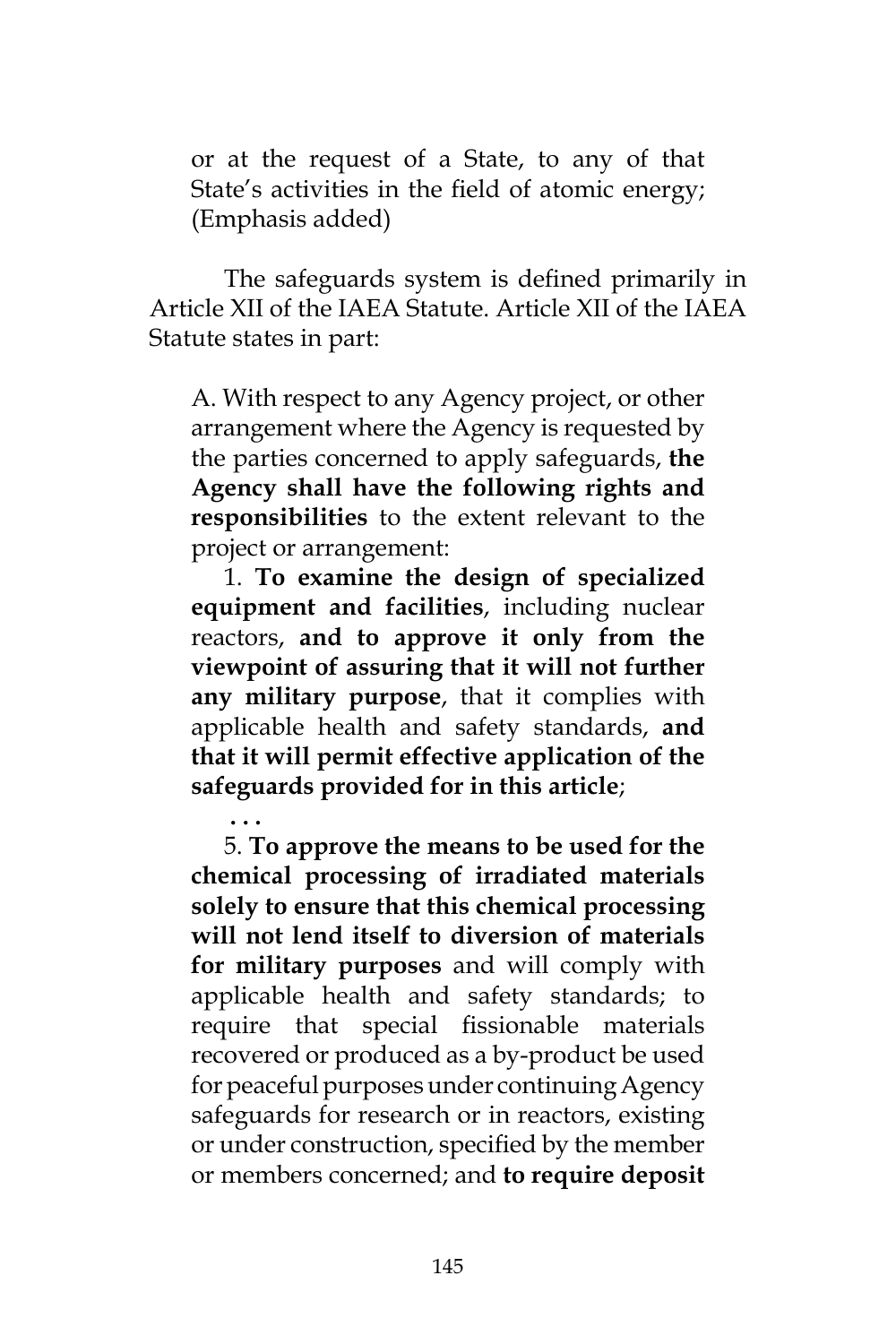**with the Agency of any excess of any special fissionable materials recovered or produced as a by-product over what is needed for the abovestated uses in order to prevent stockpiling of these materials**, provided that thereafter at the request of the member or members concerned special fissionable materials so deposited with the Agency shall be returned promptly to the member or members concerned for use under the same provisions as stated above.

6. To send into the territory of the recipient State or States **inspectors**, designated by the Agency after consultation with the State or States concerned, **who shall have access at all times to all places and data and to any person who by reason of his occupation deals with materials, equipment, or facilities which are required by this Statute to be safeguarded, as necessary to account for source and special fissionable materials supplied and fissionable products and to determine whether there is compliance with the undertaking against use in furtherance of any military purpose**  referred to in sub-paragraph F-4 of article Xl, with the health and safety measures referred to in sub-paragraph A-2 of this article, and with any other conditions prescribed in the agreement between the Agency and the State or States concerned. Inspectors designated by the Agency shall be accompanied by representatives of the authorities of the State concerned, if that State so requests, provided that the inspectors shall not thereby be delayed or otherwise impeded in the exercise of their functions; (Emphasis added)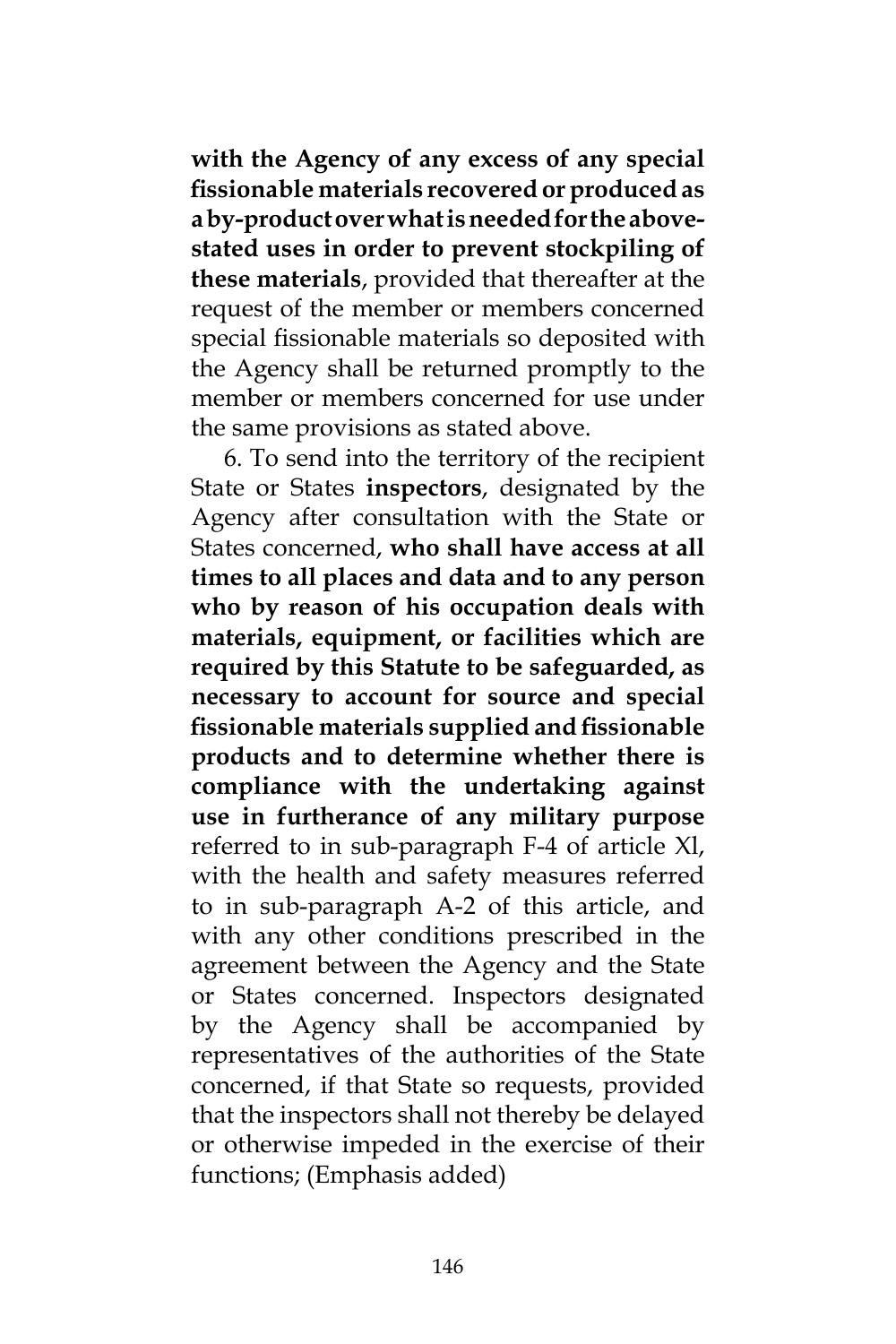# **IAEA AGREEMENTS WITH MEMBER STATES**

The IAEA administers its safeguards requirements pursuant to agreements that the IAEA has with member states.

As of November 2004, there were 138 member states and 65 intergovernmental and nongovernmental organizations worldwide having formal agreements with the Agency, and 232 safeguards agreements in force in 148 states (and with Taiwan) involving 2,363 safeguards inspections performed in 2003.<sup>1</sup> The DPRK joined the IAEA in 1974, but withdrew its membership on June 13, 1994; and Cambodia, which joined the IAEA in 1958, withdrew its membership on March 26, 2003.

Since the IAEA was established in 1957, over the years the IAEA safeguards requirements have been upgraded and strengthened. The more explicit requirements are set forth in a series of IAEA Information Circulars, the most important of which are INFCIRC/26 (the Agency's Safeguards approved by the Board of Governors on January 31, 1961), INFCIRC/66 (designed to be applied in any state that concluded a safeguards agreement), and INFCIRC/153 (used as a basis for agreements with states that are parties to the NPT-and the Additional Protocol.

The "Basic Undertaking" of IAEA safeguards agreements with other parties is currently set forth in INFCIRC/153 (Corrected), June 1972:

**The Agreement should contain, in accordance with Article III.l of the Treaty on the Non-Proliferation of Nuclear Weapons), an undertaking by the State to accept safeguards, in accordance with the terms of the Agreement**,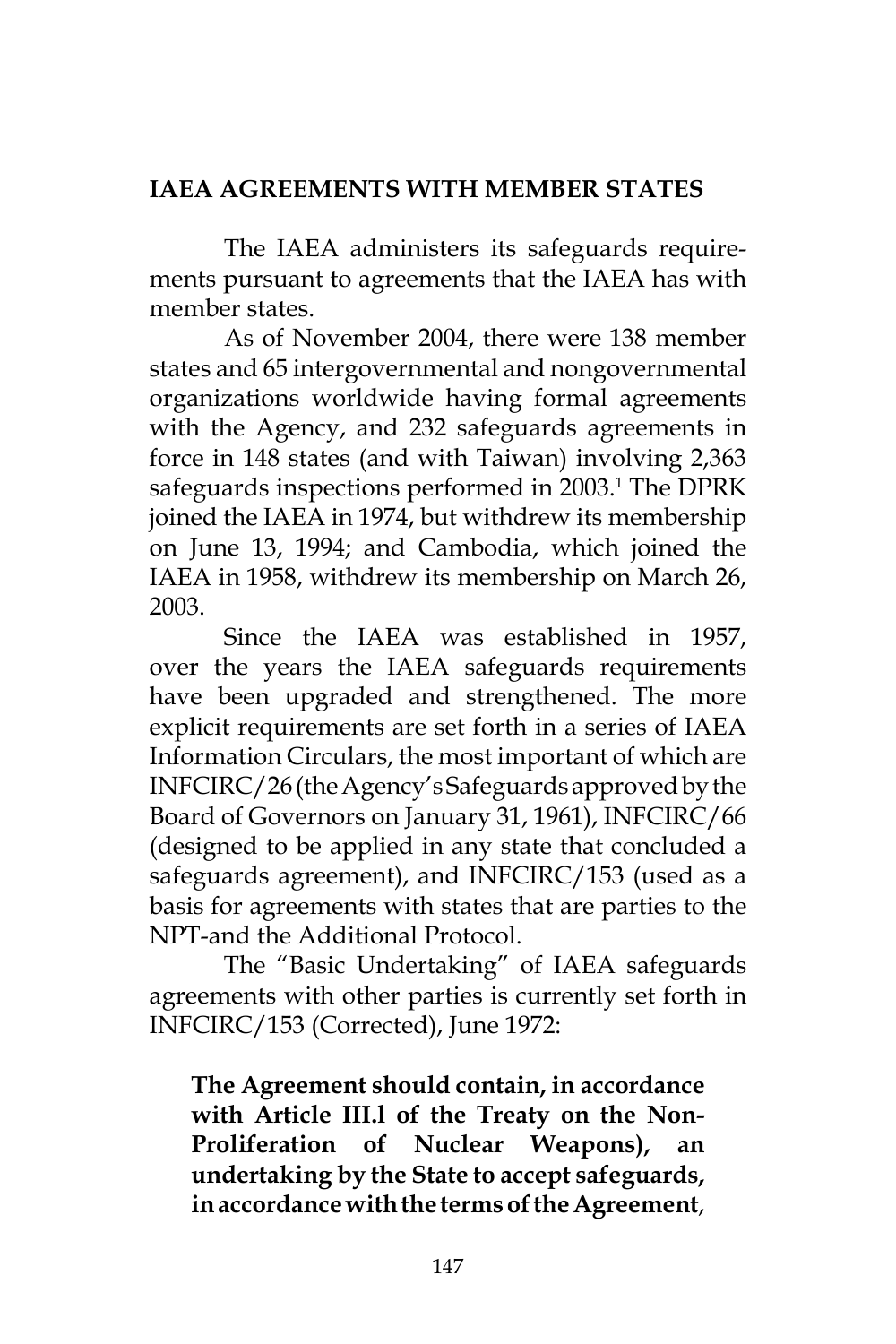on all source or special fissionable material in all peaceful nuclear activities within its territory, under its jurisdiction or carried out under its control anywhere, **for the exclusive purpose of verifying that such material is not diverted to nuclear weapons or other nuclear explosive devices**. (Emphasis added)

### **COMPREHENSIVE, OR FULL-SCOPE, SAFEGUARDS**

A comprehensive safeguards agreement is an IAEA safeguards agreement that applies safeguards on all nuclear material in all nuclear activities in a state. These are primarily safeguards agreements pursuant to the NPT, concluded between the IAEA and nonnuclear–weapon state (NNWS) parties as required by Article III.1 of the NPT, but they also include agreements pursuant to the Tlatelolco Treaty; the *sui generic* agreement between Albania and the IAEA; and the quadripartite safeguards agreement between Argentina, Brazil, the Brazil-Argentine Agency for Accounting and Control of Nuclear Materials (ABACC), and the IAEA. As of July 19, 2005, 37 NNWS parties to the NPT have not yet brought into force comprehensive safeguards agreements with the IAEA. Most of these 37 countries do not have significant nuclear facilities.<sup>2</sup>

### **IAEA INFORMATION CIRCULAR 153**

INFCIRC/153 places constraints on the agency's safeguards implementation: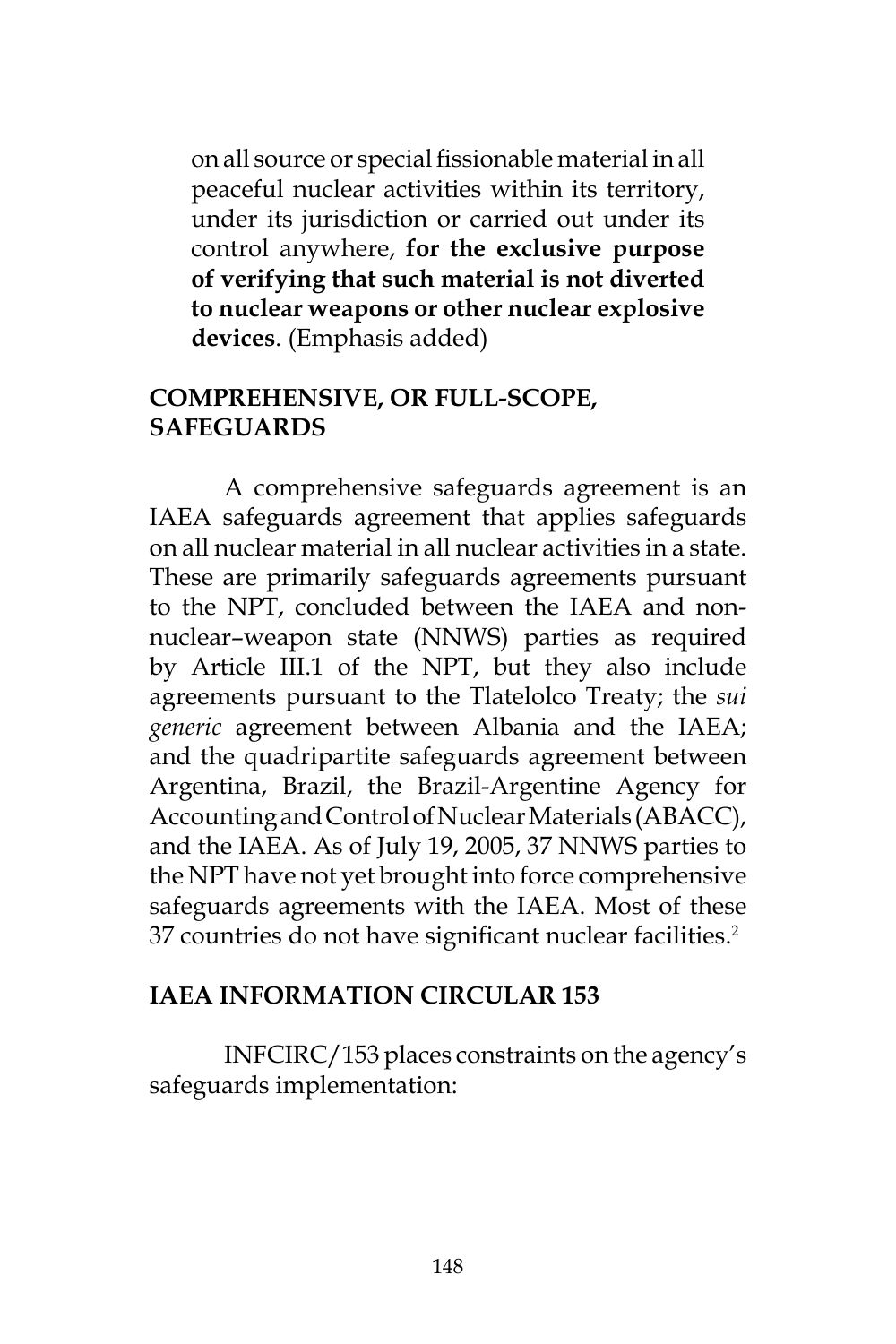### **IMPLEMENTATION OF SAFEGUARDS**

The Agreement should provide that safeguards **shall be implemented** in a manner designed:

a. **To avoid hampering the economic and technological development** of the state or international cooperation in the field of peaceful nuclear activities, including international exchange *nuclear material* 2);

b. **To avoid undue interference in the state's peaceful nuclear activities**, and in particular in the operation of *facilities*; and

c. To be **consistent with** prudent management **practices required for the economic and safe conduct of nuclear activities**.

INFCIRC/153 defines the:

#### **OBJECTIVE OF SAFEGUARDS**

28. The Agreement should provide that the **objective of safeguards is the timely detection of diversion of significant quantities of** *nuclear material* **from peaceful nuclear activities to the manufacture of nuclear weapons** or of other nuclear explosive devices or for purposes unknown, and deterrence of such diversion by the risk of early detection.

29. To this end the Agreement should provide for the use of material accountancy as a safeguards measure of fundamental importance, with containment and surveillance as important complementary measures.

30. The Agreement should provide that the technical conclusion of the Agency's verification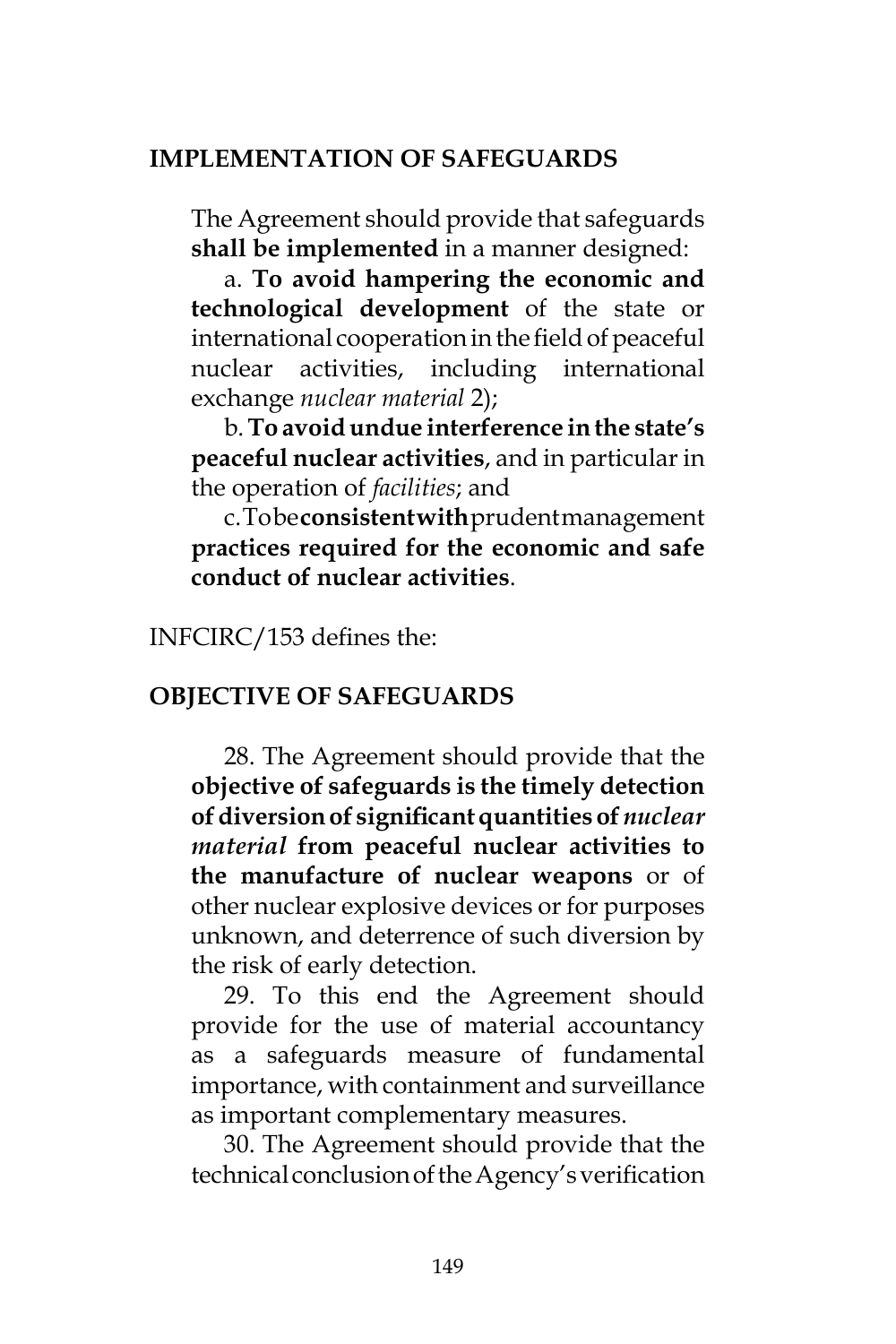activities shall be a statement, in respect of each *material balance area*, of the amount of material unaccounted for over a specific period, giving the limits of accuracy of the amounts stated.

Also, INFCIRC/153 calls for a:

## **NATIONAL SYSTEM OF ACCOUNTING FOR AND CONTROL OF NUCLEAR MATERIAL**

31. The Agreement should provide that **the state shall establish and maintain a system of accounting for and control of all nuclear material** subject to safeguards under the Agreement, and that such safeguards shall be applied in such a manner as to enable the Agency to verify, in ascertaining that there has been no diversion of nuclear material from peaceful uses to nuclear weapons or other nuclear explosive devices, findings of the state's system. The Agency s verification shall include, *inter alia*, independent measurements and observations conducted by the Agency in accordance with the procedures specified in Part II below. The Agency, in its verification, shall take due account of the technical effectiveness of the state's system.

### **IAEA SAFEGUARDS GLOSSARY**

The *IAEA Safeguards Glossary* includes the definitions of several terms that are important to a discussion of the adequacy of the IAEA's safeguards with respect to timely warning, namely "diversion rate," "conversion time," "significant quantity," and "detection time":<sup>3</sup>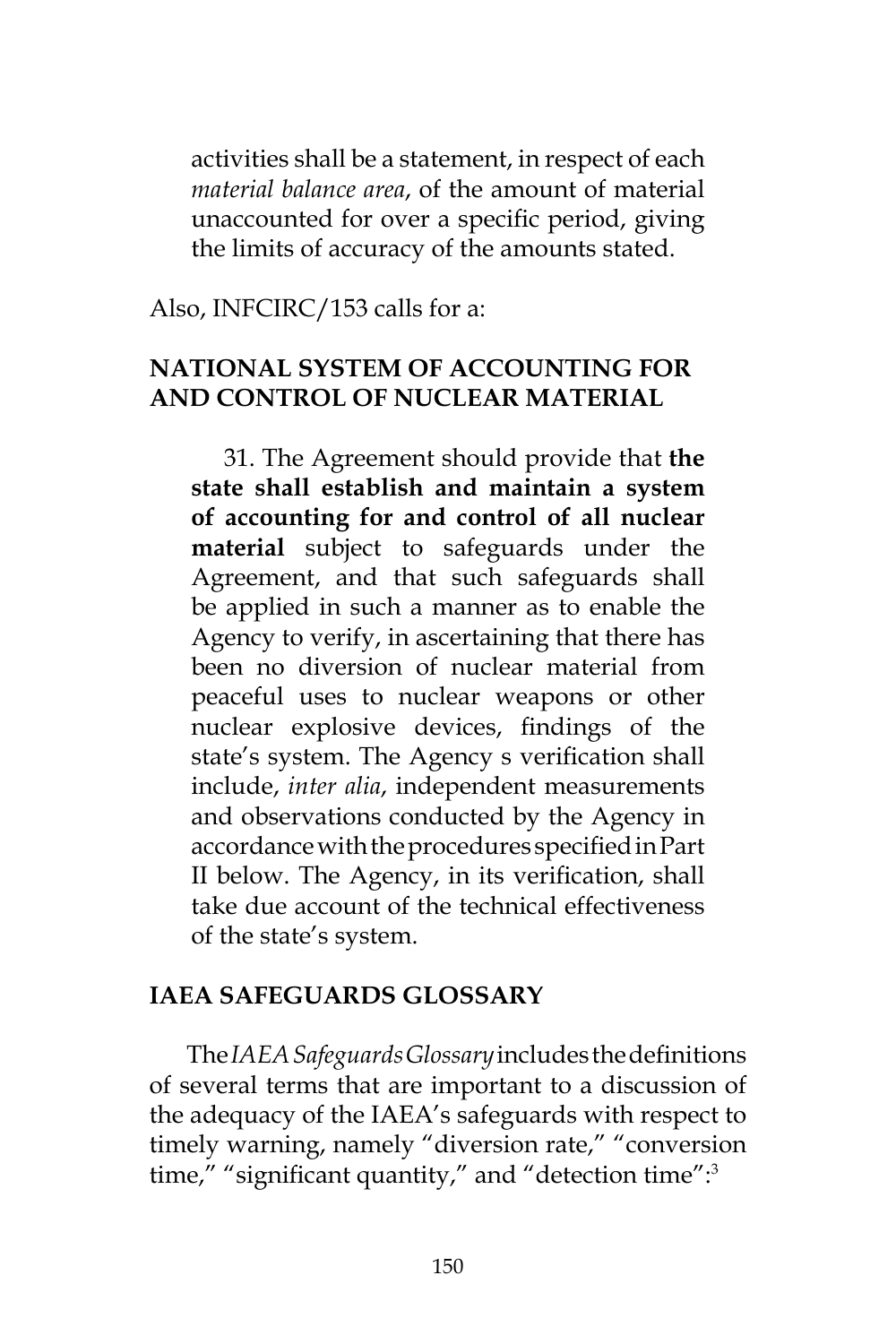**3.10. Diversion rate**—**the amount of nuclear material which could be diverted in a given unit of time.** If the amount diverted is 1 SQ or more (see No. 3.14) of nuclear material in a short time (i.e., within a period that is less than the material balance period [see No. 6.47]), it is referred to as an **"abrupt" diversion**. If the diversion of 1 SQ or more occurs gradually over a material balance period, with only small amounts removed at any one time, it is referred to as a "**protracted" diversion**.

**3.13. Conversion time—the time required to convert different forms of nuclear material to the metallic components of a nuclear explosive device.** Conversion time does not include the time required to transport diverted material to the conversion facility, or to assemble the device, or any subsequent period. The diversion activity is assumed to be part of a planned sequence of actions chosen to give a high probability of success in manufacturing one or more nuclear explosive devices with minimal risk of discovery until at least one such device is manufactured. The conversion time estimates applicable at present under these assumptions are provided in Table I. [Reproduced as Table 3 above.]

**3.14. Significant quantity (SQ)—the approximate amount of nuclear material for which the possibility of manufacturing a nuclear explosive device cannot be excluded.**  Significant quantities take into account unavoidable losses due to conversion and manufacturing processes and should not be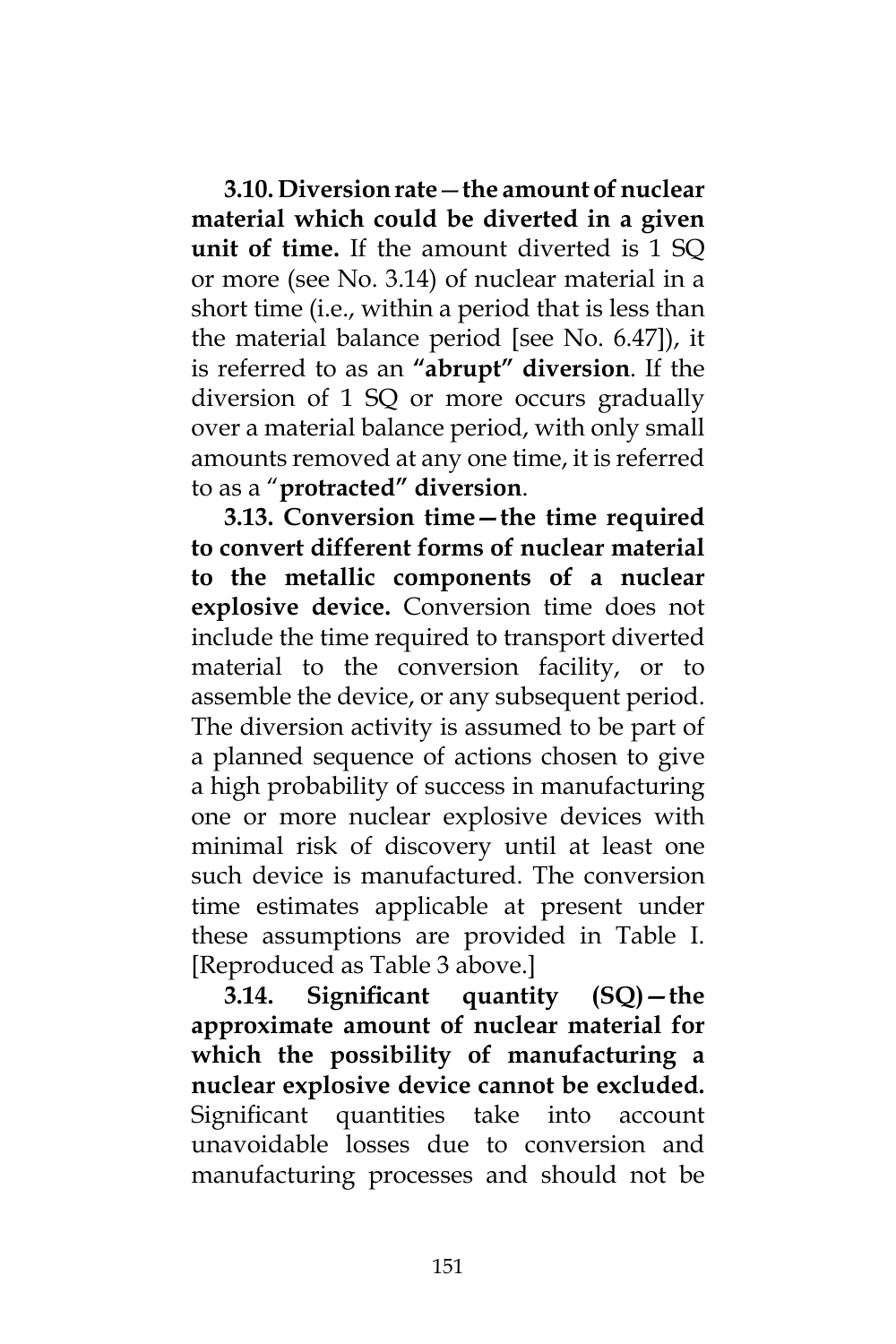confused with critical masses. Significant quantities are used in establishing the quantity component of the IAEA inspection goal (see No. 3.23). Significant quantity values currently in use are given in Table II. [Reproduced as Table 1 above.]

**3.15. Detection time—the maximum time that may elapse between diversion of a given amount of nuclear material and detection of that diversion by IAEA safeguards activities.**  Where there is no additional protocol in force or where the IAEA has not drawn a conclusion of the absence of undeclared nuclear material and activities in a state (see No. 12.25), it is assumed: (a) that all facilities needed to clandestinely convert the diverted material into components of a nuclear explosive device exist in a state; (b) that processes have been tested (e.g., by manufacturing dummy components using appropriate surrogate materials); and (c) that nonnuclear components of the device have been manufactured, assembled and tested. Under these circumstances, **detection time should correspond approximately to estimated conversion times** (see No. 3.13). Longer detection times may be acceptable in a state where the IAEA has drawn and maintained a conclusion of the absence of undeclared nuclear material and activities. Detection time is one factor used to establish the timeliness component of the IAEA inspection goal (see No. 3.24).

**3.20. IAEA timeliness detection goal**—the target detection times applicable to specific nuclear material categories (see No. 4.24).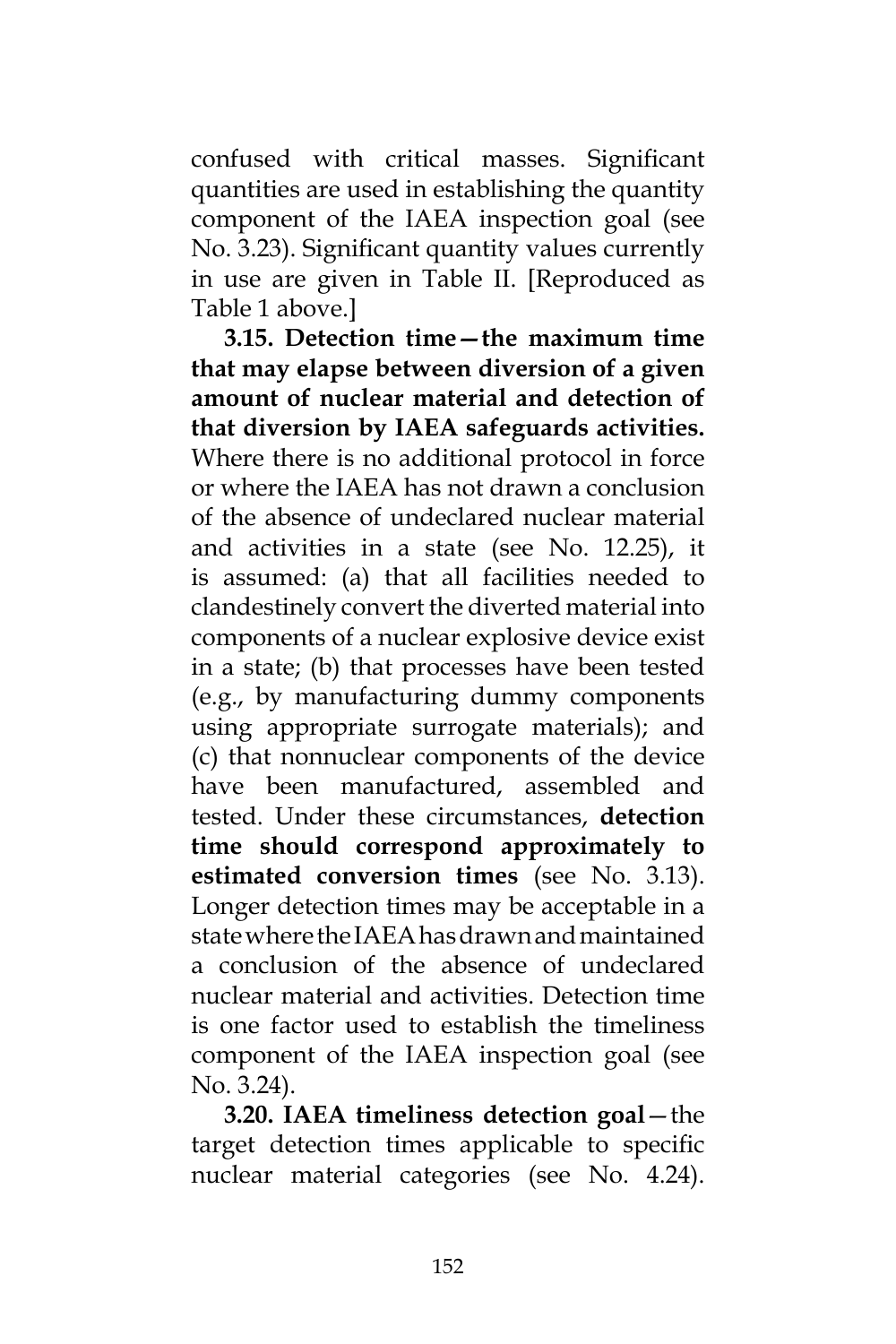These goals are **used for establishing the frequency of inspections** (see No. 11.16) and safeguards activities at a facility or a location outside facilities during a calendar year, in order to verify that no abrupt diversion (see No. 3.10) has occurred. Where there is no additional protocol in force or where the IAEA has not drawn and maintained a conclusion of the absence of undeclared nuclear material and activities in a state (see No. 12.25), **the detection goals are as follows:** 

**—One month for unirradiated direct use material,** 

**—Three months for irradiated direct use material,** 

**—One year for indirect use material.**  Longer timeliness detection goals may be applied in a state where the IAEA has drawn and maintained a conclusion of the absence of undeclared nuclear material and activities in that state.

**3.22. IAEA inspection goal**—performance targets specified for IAEA verification activities at a given facility as required to implement the facility safeguards approach (see No. 3.3). **The inspection goal for a facility consists of a quantity component** (see No. 3.23) **and a timeliness component** (see No. 3.24). These components are regarded as fully attained if all the Safeguards Criteria (see No. 3.21) relevant to the material types (see No. 4.23) and material categories (see No. 4.24) present at the facility have been satisfied, and all anomalies involving 1 SQ or more of nuclear material have been resolved in a timely manner (see No. 3.26). (See also Nos 12.23 and 12.25.)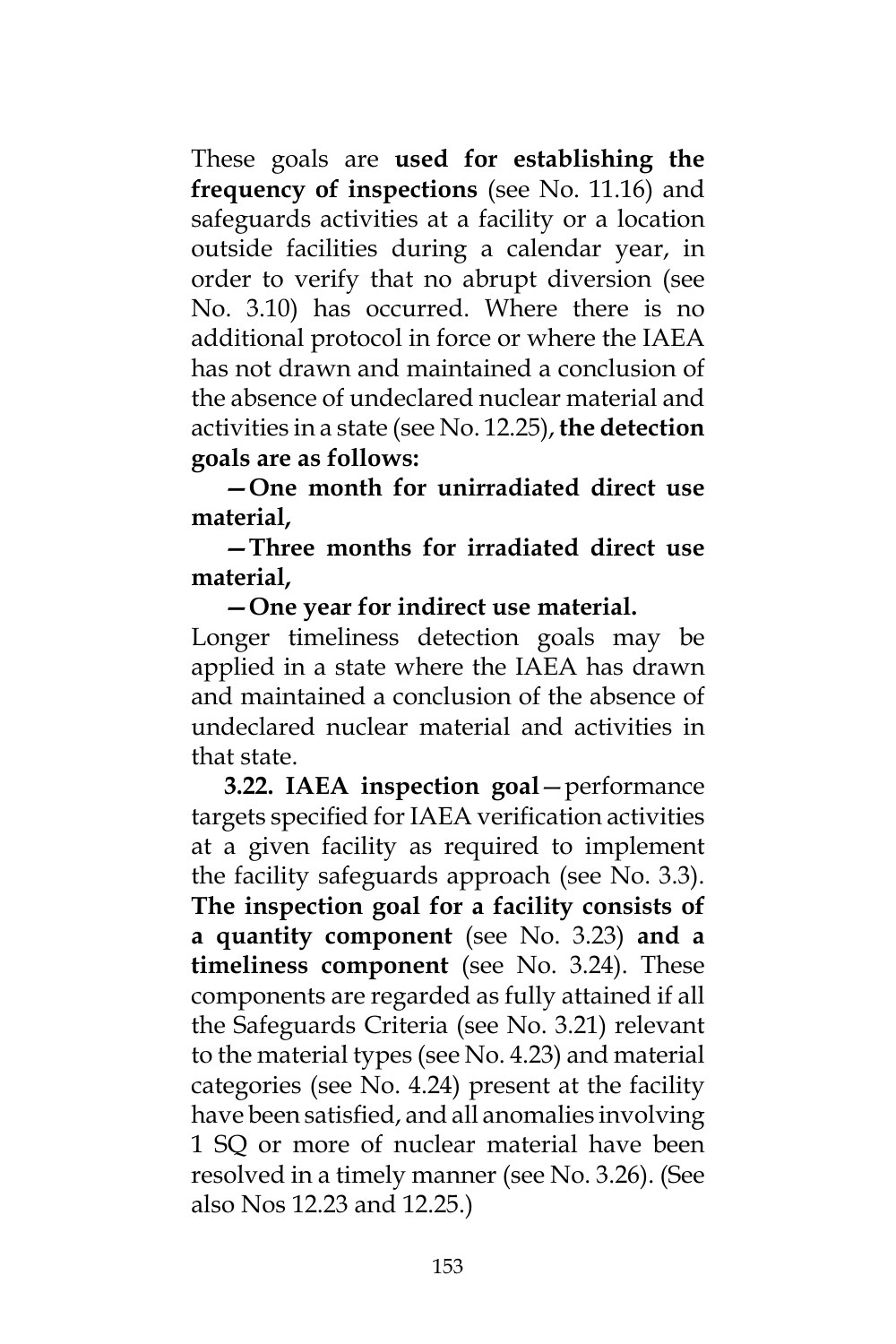**3.23. Quantity component of the IAEA inspection goal**—relates to the scope of the inspection activities at a facility that are necessary for the IAEA to be able to draw the conclusion that there has been no diversion of 1 SQ or more of nuclear material over a material balance period and that there has been no undeclared production or separation of direct use material at the facility over that period.

**3.24. Timeliness component of the IAEA inspection goal**—relates to the periodic activities that are necessary for the IAEA to be able to draw the conclusion that there has been no abrupt diversion (see No. 3.10) of 1 SQ or more at a facility during a calendar year. (Emphasis added)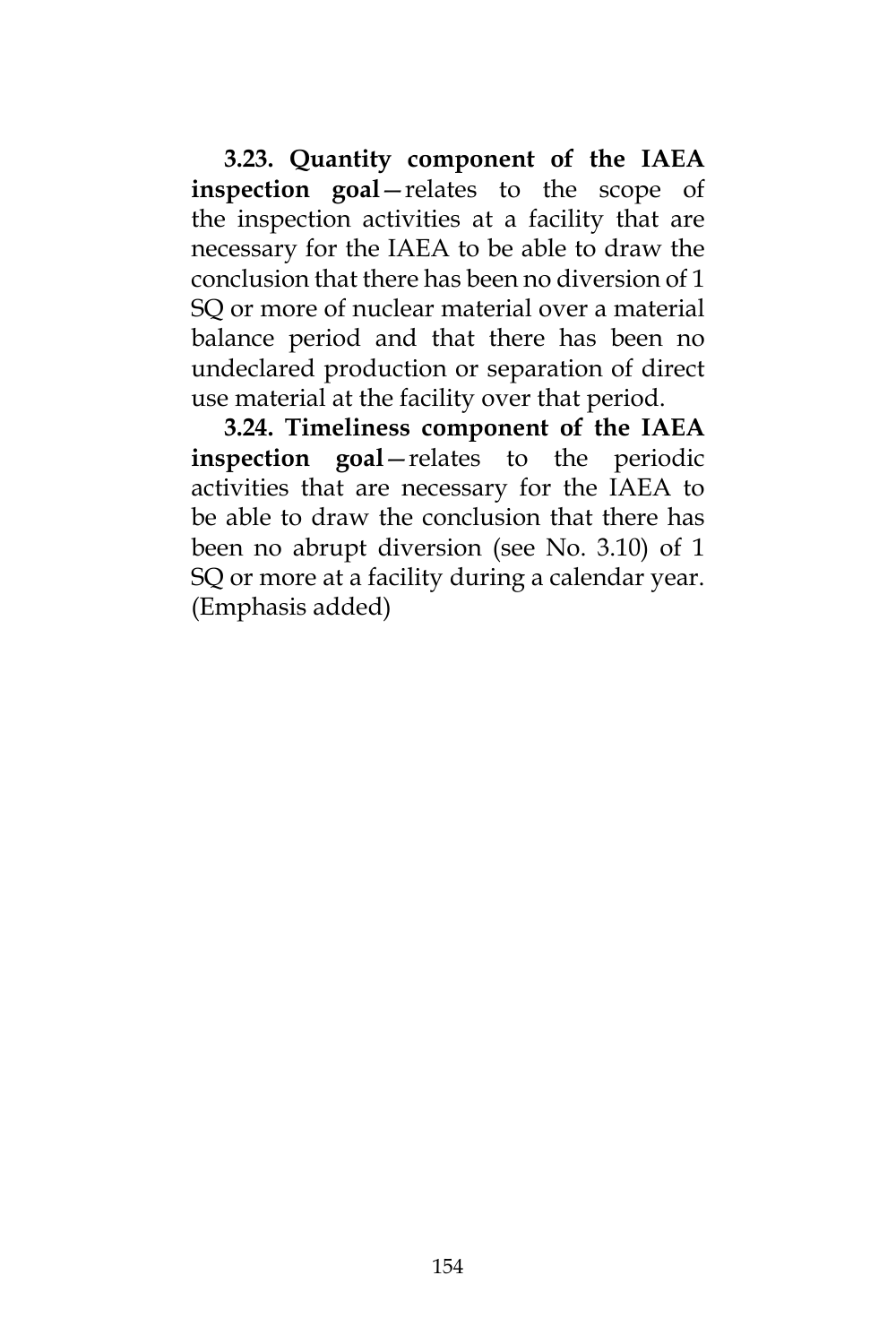## **ADDITIONAL PROTOCOL**

The Additional Protocol is a legal document granting the IAEA complementary inspection authority to that provided in underlying safeguards agreements. A principal aim is to enable the IAEA inspectorate to provide assurance about both declared and possible undeclared activities. Under the Protocol, the IAEA is granted expanded rights of access to information and sites, as well as additional authority to use the most advanced technologies during the verification process.4

At the end of the Persian Gulf War, the world learned about the extent of Iraq's clandestine pursuit of an advanced program to develop nuclear weapons. The international community recognized that the Agency's international inspection system needed to be strengthened in order to increase its capability to detect secret nuclear programs. After 4 years of work by the Secretariat of the Agency, an Agency committee agreed on a Model Additional Protocol (the "Model Protocol") for strengthening nuclear safeguards. The Model Protocol was approved by the Agency's Board of Governors in 1997. The Model Protocol was designed to be used to amend existing safeguards agreements to strengthen such safeguards by requiring NNWS to provide, *inter alia*, broader declarations to the Agency about their nuclear programs and nuclearrelated activities, and by expanding the access rights of the Agency. The new safeguards measures become effective in each state when it brings its protocol into force.5

The Model Protocol requires states to report a range of information to the Agency about their nuclear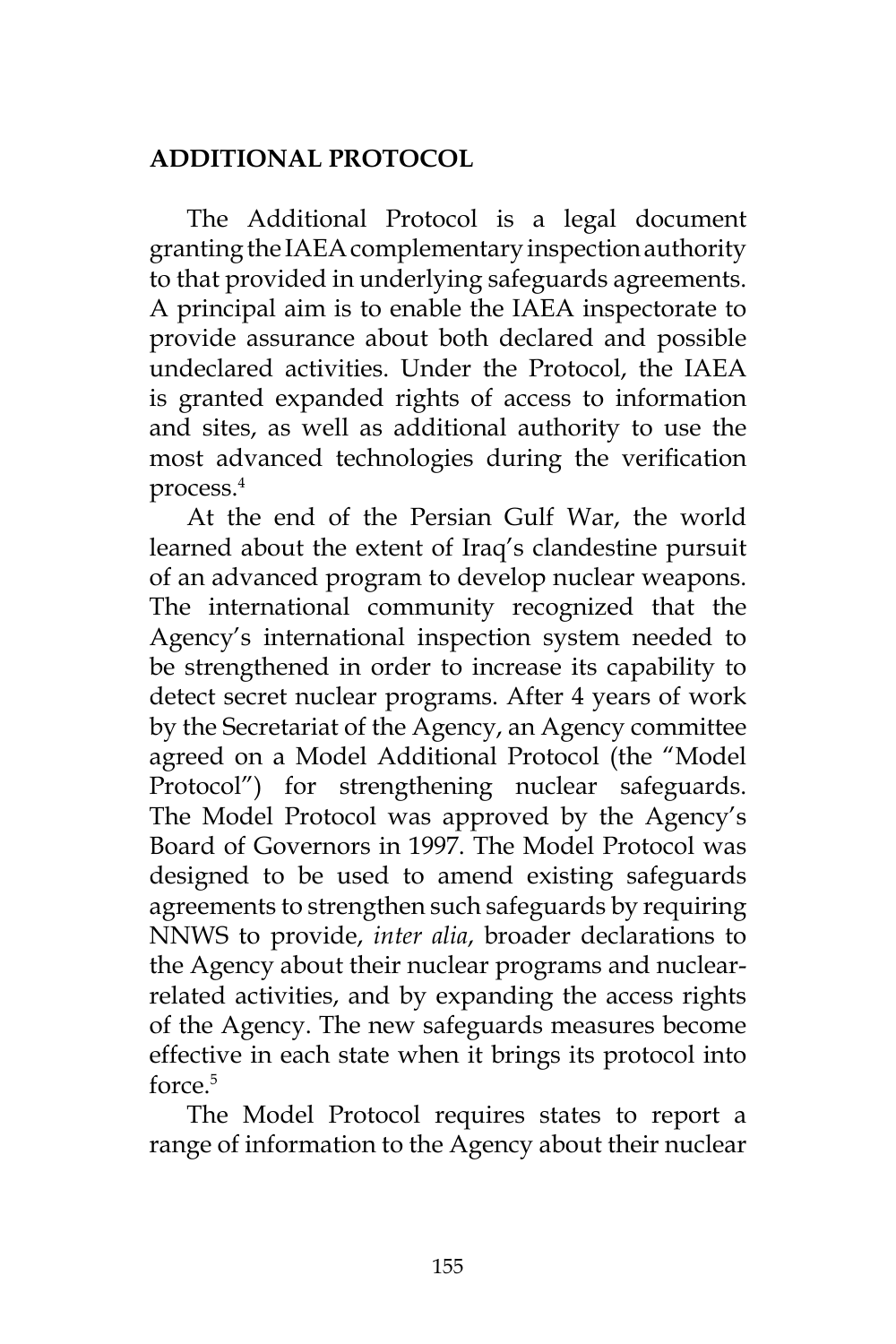and nuclear-related activities and about the planned developments in their nuclear fuel cycles. This includes expanded information about their holdings of uranium and thorium ores and ore concentrates and of other plutonium and uranium materials not currently subject to Agency safeguards, general information about their manufacturing of equipment for enriching uranium or producing plutonium, general information about their nuclear fuel cycle-related research and development activities not involving nuclear material, and their import and export of nuclear material and equipment.<sup>6</sup>

As of July 19, 2005, 69 states and Euratom have ratified Additional Protocols.<sup>7</sup> Thirty-three additional states have signed, but not ratified Additional Protocols, bringing the total number of states that have signed to 102. The IAEA Board has approved Additional protocols for six additional states that have not signed. Notable countries that have not signed an Additional Protocol include:

- Algeria (IAEA Board Approval)
- Argentina
- Belarus
- Brazil
- DPRK
- Egypt
- India
- Israel
- Pakistan
- Serbia and Montenegro
- Syria
- Thailand
- Venezuela
- Vietnam